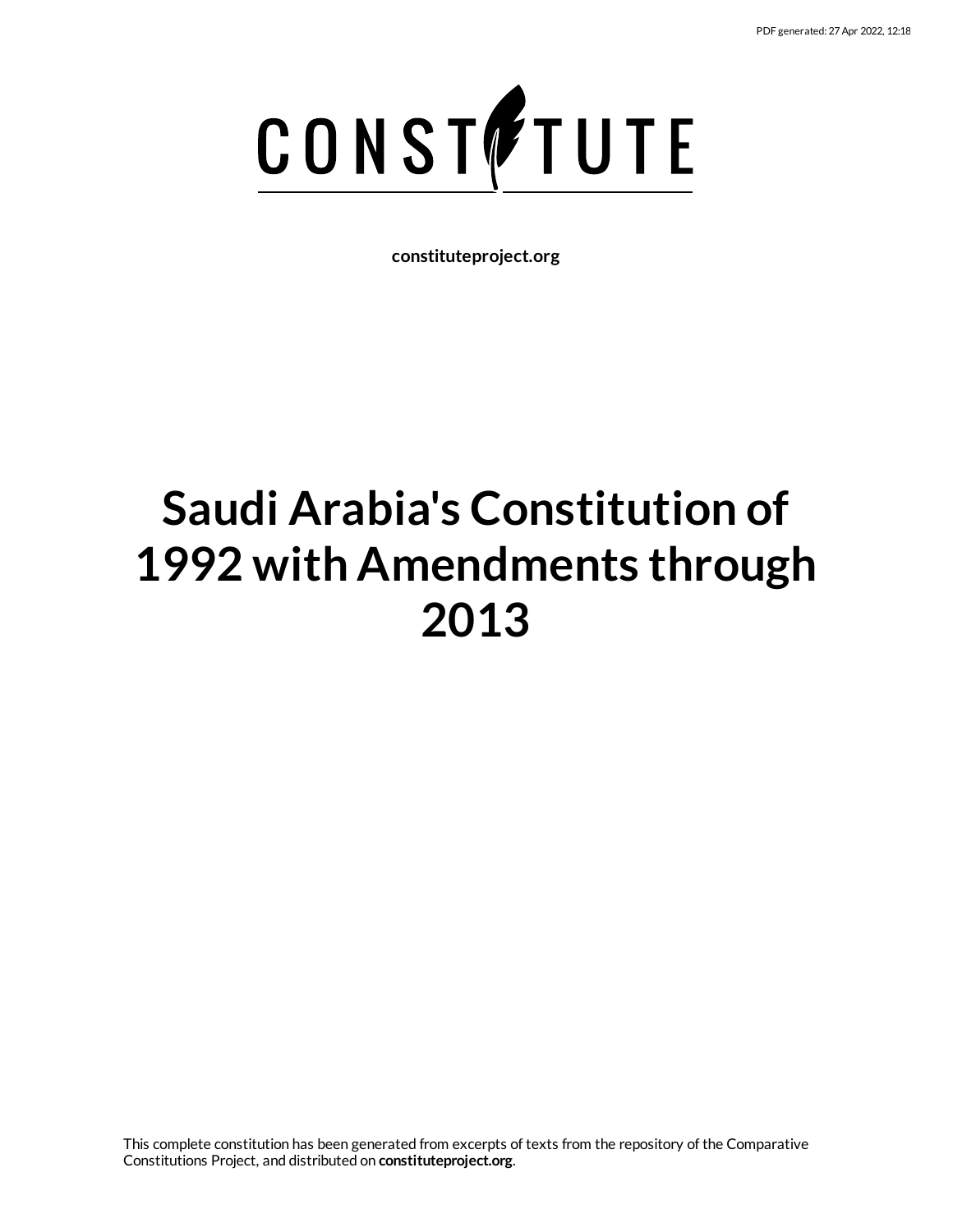### **Table of contents**

| Article 13 ……………………………………………………………………………………… 14 |  |
|-------------------------------------------------|--|
|                                                 |  |
|                                                 |  |
|                                                 |  |
|                                                 |  |
|                                                 |  |
|                                                 |  |
|                                                 |  |
|                                                 |  |
|                                                 |  |
|                                                 |  |
|                                                 |  |
|                                                 |  |
|                                                 |  |
|                                                 |  |
| Article 28 ……………………………………………………………………………………… 16 |  |
|                                                 |  |
|                                                 |  |
|                                                 |  |
|                                                 |  |
|                                                 |  |
|                                                 |  |
|                                                 |  |
|                                                 |  |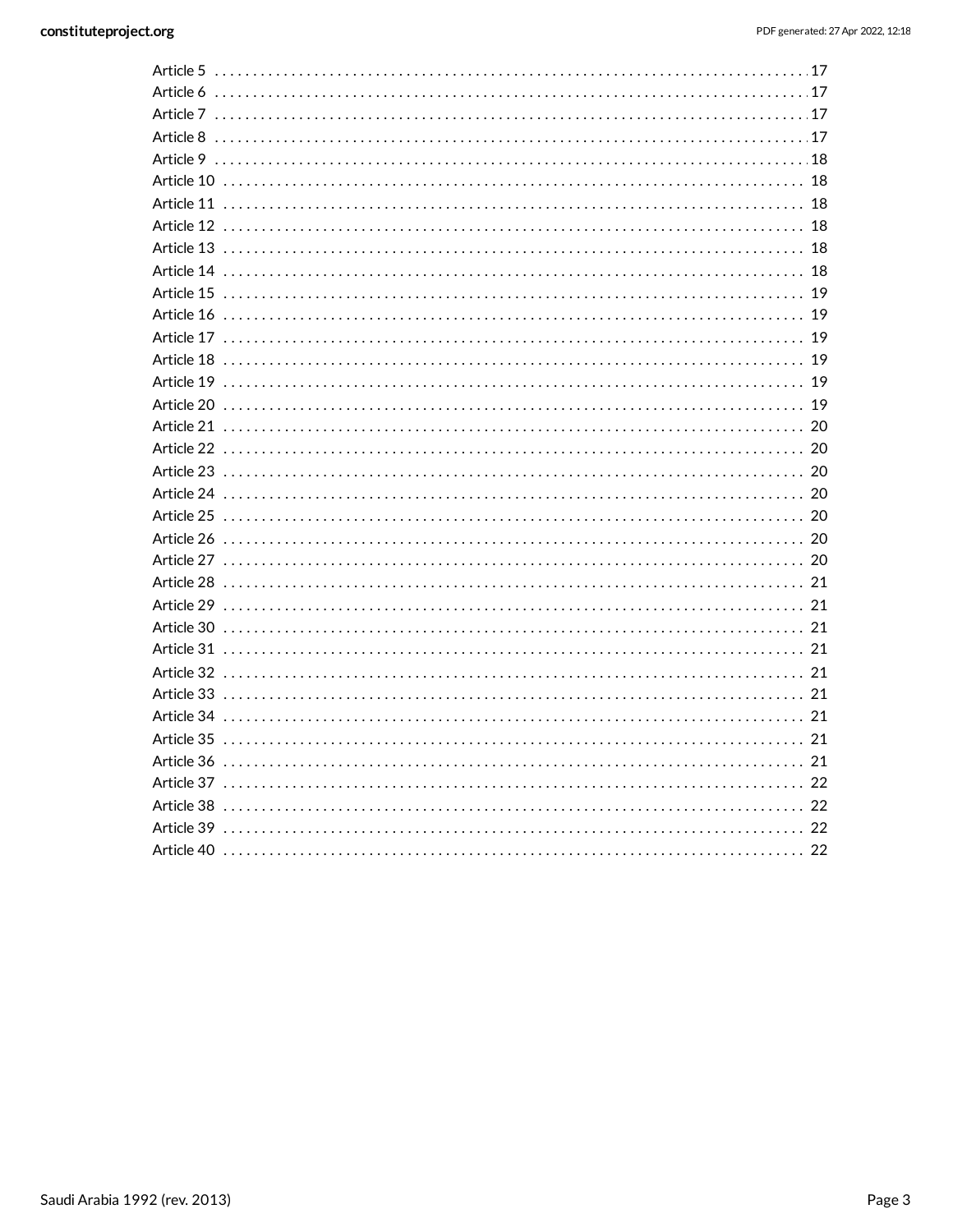### <span id="page-3-0"></span>**Basic Law**

### <span id="page-3-1"></span>**Part 1. General Principles**

### **Article 1**

The Kingdom of Saudi Arabia is a sovereign Arab Islamic State.

Religion: Islam

<span id="page-3-10"></span><span id="page-3-9"></span>Constitution: The Holy Qur'an and the Prophet's Sunnah (traditions)

- <span id="page-3-8"></span>Language: Arabic
- <span id="page-3-6"></span>Capital: Riyadh

### **Article 2**

Its national holidays:

- Eid Al-Fitr (a religious feast celebrated on the 1st of Shawal, the 10th month of the Islamic calendar)
- Eid Al-Ad-ha (a religious feast celebrated on the 10th of Dhul-Hijj ah, the 12th month of the Islamic calendar)
- Calendar: Hijira (Lunar)

### <span id="page-3-7"></span>**Article 3**

Its national flag:

- Green in colour
- Width equal to two thirds of length
- <span id="page-3-4"></span>Article of faith (translated as "There is no God but Allah, Muhammad is Allah's Messenger") inscribed in the centre with a drawn sword underneath.

#### <span id="page-3-5"></span>**Article 4**

The State's emblem consists of two intersecting swords with a datepalm in the upper space between them. Both the national anthem and the decorations awarded by the State shall be determined by the law.

### <span id="page-3-2"></span>**Part 2. System of Government**

### <span id="page-3-3"></span>**Article 5**

- **a.** The system of government in Saudi Arabia shall be monarchical.
- **b.** The dynasty right shall be confined to the sons of the Founder, King Abdul Aziz bin Abdul Rahman Al Saud (Ibn Saud), and the sons of sons. The most eligible among them shall be invited, through the process of"bai'ah", to rule in accordance with the Book of God and the Prophet's Sunnah.
- **c.** The King names the Crown Prince and may relieve him of his duties by Royal Order.
- **d.** The Crown Prince shall devote full time to his office and to any other duties which may be assigned to him by the King.
- **e.** The Crown Prince shall assume the powers of the king on the latter's death pending the outcome of the "bai'ah".
- Official religion
- Status of religious law
- Official or national languages
- National capital

National flag

- God or other deities National motto
- 
- National anthem

- Type of government envisioned
- Head of state selection
- Eligibility for head of state Name/structure of executive(s)
- Head of state selection
- Head of state replacement
- Head of state term length
- Head of state replacement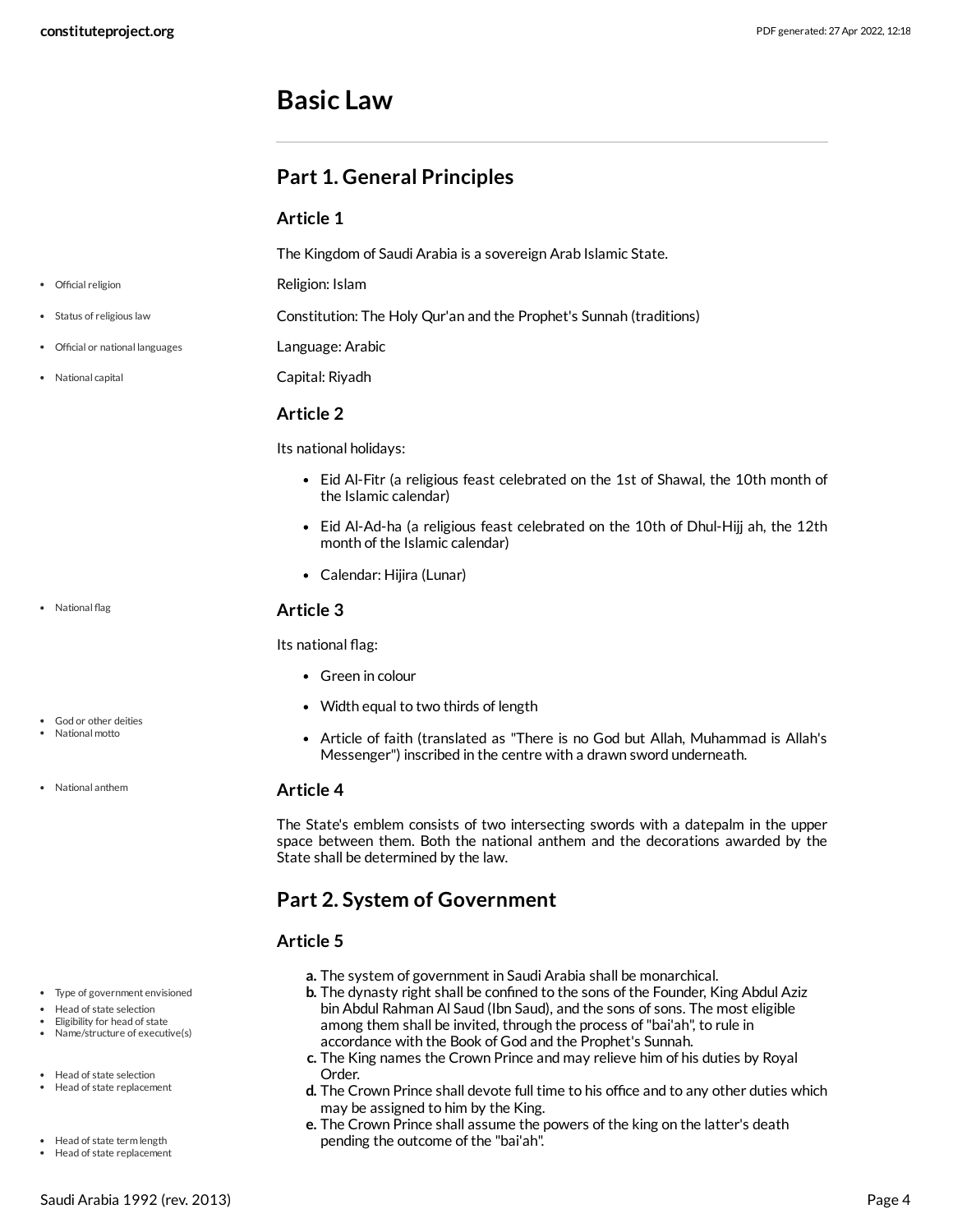God or other deities

Status of religious law

General guarantee of equality • Status of religious law

### <span id="page-4-5"></span>**Article 7**

<span id="page-4-3"></span>**Article 6**

The regime derives its power from the Holy Qur'an and the Prophet's Sunnah which rule over this and all other State Laws.

Citizens shall pledge allegiance to the King on the basis of the Book of God and the Prophet's Sunnah, as well as on the principle of "hearing is obeying" both in prosperity

#### <span id="page-4-2"></span>**Article 8**

The system of government in the Kingdom of Saudi Arabia is established on the foundation of justice, "Shoura" and equality in compliance with the Islamic Shari'ah (the revealed law of Islam).

### <span id="page-4-0"></span>**Part 3. Constituents of Saudi Society**

and adversity, in situations pleasant and unpleasant.

#### **Article 9**

The family is the nucleus of Saudi society. Its members shall be brought up imbued with the Islamic Creed which calls for obedience to God, His Messenger and those of the nation who are charged with authority; for the respect and enforcement of law and order; and for love of the motherland and taking pride in its glorious history.

#### **Article 10**

The State shall take great pains to strengthen the bonds which hold the family together and to preserve its Arab and Islamic values. Likewise it is keen on taking good care of all family members and creating proper conditions to help them cultivate their skill and capabilities.

#### **Article 11**

The Saudi society shall hold fast to the Divine Rope. Its citizens shall work together to foster benevolence, piety and mutual assistance; and it avoids dissension.

#### **Article 12**

The State shall foster national unity and preclude all that may lead to disunity, mischief and division.

#### **Article 13**

Education aims at the inculcation of the Islamic creed in the young generation and the development of their knowledge and skills so that they may become useful members of society who love their homeland and take pride in its history.

### <span id="page-4-1"></span>**Part 4. Economic Principles**

#### <span id="page-4-4"></span>**Article 14**

All God-given resources of the country, both under and above ground, or in territorial waters, or within terrestrial and maritime limits to which the State jurisdiction extends, as well as the revenues accruing therefrom shall be owned by the State as specified by the law. Likewise the law shall specify the means to be employed for the utilization, protection and development of these resources in a manner conducive to the promotion of the State's interest, security and economy.

Ownership of natural resources • Protection of environment

God or other deities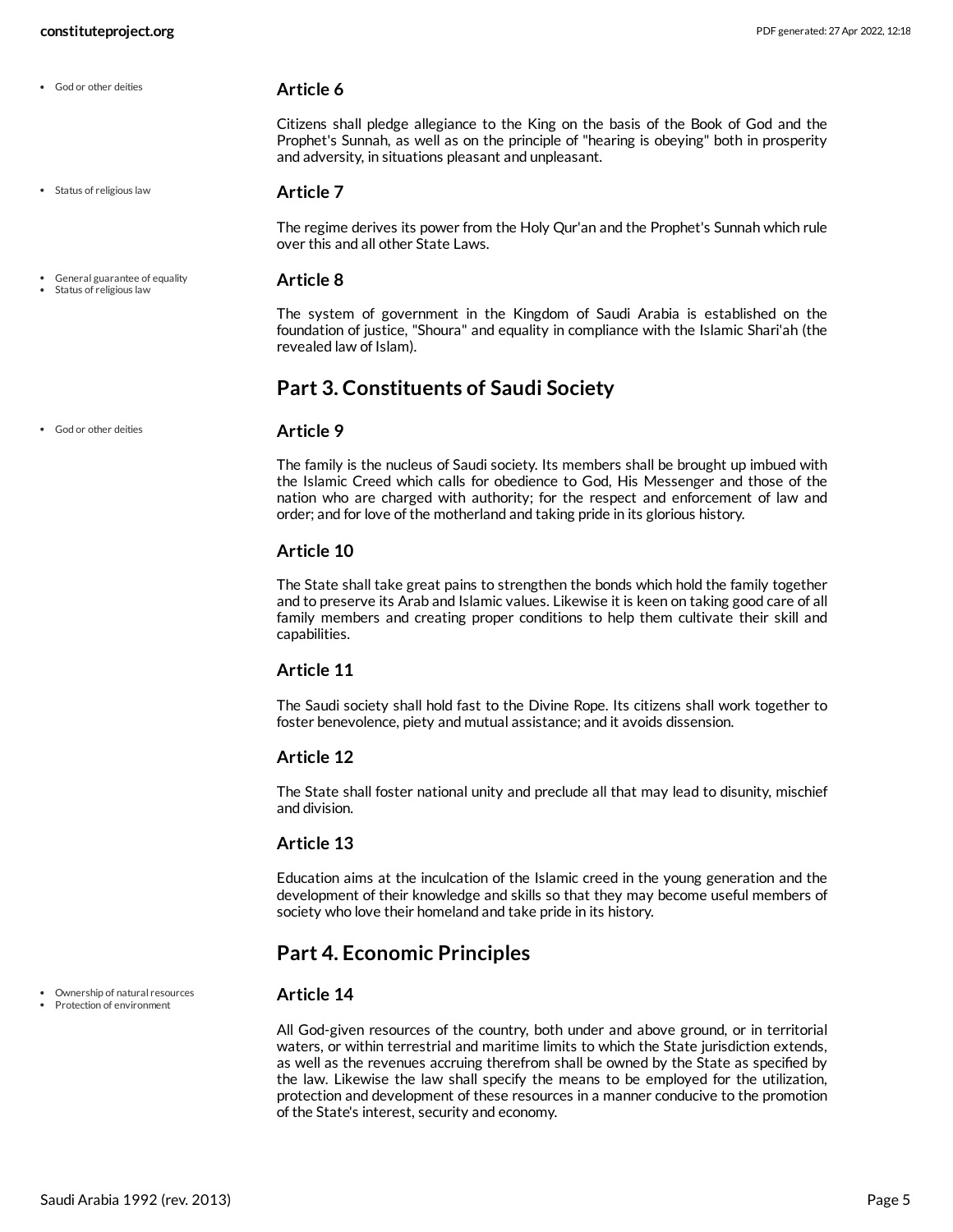• Right to work • Right to own property

#### **Article 15**

No concessions shall be awarded or permission given for the utilization of the country's natural resources, except as permitted by the law.

#### **Article 16**

Public property is sacrosanct. It shall be protected by the State and preserved by both citizens and foreign residents.

#### <span id="page-5-3"></span>**Article 17**

Ownership, capital and labour are the fundamentals of the Kingdom's economic and social life. They are private rights that serve a social function in conformity with Islamic Shari'ah.

#### <span id="page-5-1"></span>**Article 18**

The State shall guarantee the freedom and inviolability of private property. Private property shall be not be expropriated unless in the public interest and the confiscatee is fairly compensated.

• Protection from expropriation

Right to own property • Protection from expropriation

#### **Article 19**

Collective confiscation of properties shall be prohibited. Confiscation of private properties shall only be effected in accordance with a judicial verdict.

#### **Article 20**

Taxes and fees shall be imposed only on the basis of fairness and when the need arises. They shall only be imposed, amended, abolished or remitted in accordance with the law.

#### **Article 21**

Zakat (poor-due) shall be levied and dispensed to its legitimate beneficiaries.

#### **Article 22**

Economic and social development shall be achieved in accordance with a methodical and equitable plan.

### <span id="page-5-0"></span>**Part 5. Rights and Duties**

#### **Article 23**

• Status of religious law

<span id="page-5-4"></span>The State shall protect the Islamic Creed and shall cater to the application of Shari'ah.

The State shall enjoin good and forbid evil, and shall undertake the duties of the call to Islam.

#### **Article 24**

The State shall maintain and serve the Two Holy Mosques. It shall ensure the security and safety of all those who call at the Two Holy Mosques so that they may be able to visit or perform the pilgrimage and "Umrah" (minor pilgrimage) in comfort and ease.

#### • Regional group(s)

#### <span id="page-5-2"></span>**Article 25**

The State shall be keen to realize the aspirations of the Arab Muslim nations with regard to solidarity and unity while enhancing its relations with friendly states.

• Status of religious law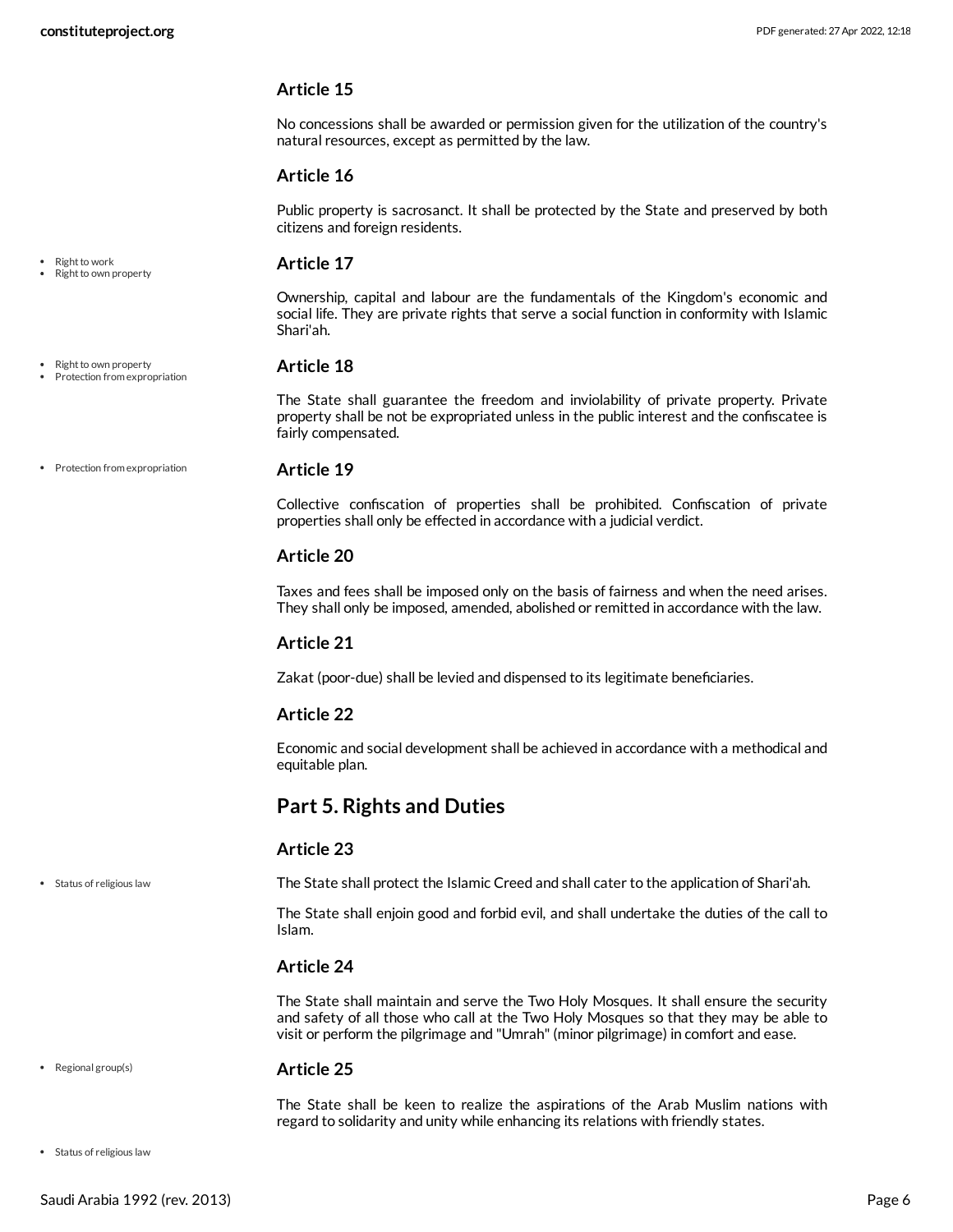• State support for the elderly State support for the disabled

 $\cdot$  Right to work

Reference to science Right to culture Reference to art

### **Article 26**

The State shall protect human rights in accordance with Islamic Shari'ah.

#### <span id="page-6-8"></span>**Article 27**

The State shall guarantee the right of its citizens and their families in an emergency of in case of disease, disability and old age. Likewise it shall support the social security system and encourage individuals and institutions to contribute to charitable pursuits.

#### <span id="page-6-7"></span>**Article 28**

The State shall provide job opportunities to all able-bodied people and shall enact laws to protect both the employee and the employer.

#### <span id="page-6-4"></span>**Article 29**

The State shall foster sciences, arts and culture. It shall encourage scientific research, shall preserve Arab and Islamic heritage and shall contribute to Arab, Islamic and human civilization.

#### **Article 30**

The State shall provide public education and shall commit itself to the eradication of illiteracy.

#### <span id="page-6-6"></span>**Article 31**

The State shall be solicitous for promoting public health and shall provide medical care to every citizen.

• Protection of environment

• Right to health care

#### <span id="page-6-3"></span>**Article 32**

The State shall seek to conserve, protect and develop the environment and prevent pollution.

#### **Article 33**

The State shall build and equip the armed forces to defend the Islamic faith, the Two Holy Mosques, the society and the homeland.

• Duty to serve in the military

#### <span id="page-6-0"></span>**Article 34**

Defending the Islamic faith, the society and the homeland shall be the duty of each and every citizen. Rules of military service shall be spelled out by the law.

#### **Article 35**

The rules which govern the Saudi Arabian nationality shall be defined by the law.

#### **Article 36** Protection from unjustified restraint

<span id="page-6-2"></span>

The State shall ensure the security of all its citizens and expatriates living within its domains. No individual shall be detained, imprisoned or have his actions restricted except under the provisions of the law.

#### Regulation of evidence collection

 $\bullet$ Right to privacy <span id="page-6-5"></span>**Article 37**

<span id="page-6-1"></span>Houses are inviolable. They shall not be entered without the permission of their owners, nor shall they be searched except in cases specified by the law.

 $\bullet$  Principle of no punishment without law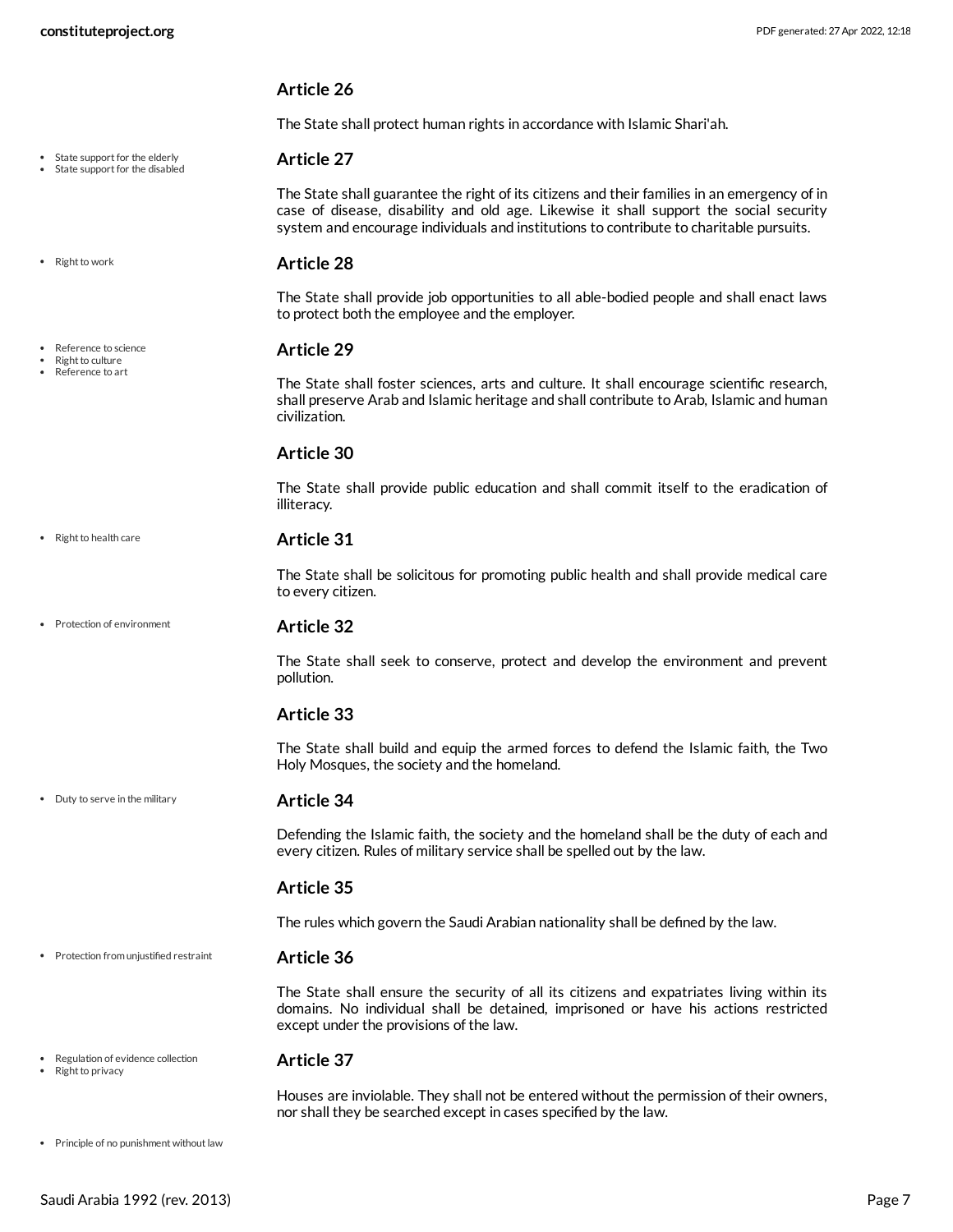• Human dignity

Right to privacy Telecommunications

#### **Article 38**

Punishment shall be restricted to the actual offender. No crime shall be established as such and no punishment shall be imposed except under a judicial or law provision. No punishment shall be imposed except for acts that take place after enaction of the law provision governing them.

#### <span id="page-7-3"></span>**Article 39**

Mass media, publication facilities and other means of expression shall function in a manner that is courteous and fair and shall abide by State laws. They shall play their part in educating the masses and boosting national unity. All that may give rise to mischief and discord, or may compromise the security of the State and its public image, or may offend against man's dignity and rights shall be banned. Relevant regulations shall explain how this is to be done.

#### <span id="page-7-5"></span>**Article 40**

All forms of correspondence, whether conveyed by telegraph, post or any other means of communication shall be considered sacrosanct. They may not be confiscated, delayed or read, and telephones may not be tapped except as laid down in the law.

#### **Article 41**

Foreign residents in the Kingdom of Saudi Arabia shall abide by its regulations and shall show respect for Saudi social traditions, values and feelings.

#### <span id="page-7-2"></span>**Article 42**

<span id="page-7-1"></span>**Article 43**

The State shall grant political asylum, if so required by the public interest. The law and international agreements shall define the procedures and rules for the extradition of common criminals.

The "Majlis" of the King and the "Majlis" of the Crown Prince shall be open to all citizens and to anyone who may have a complaint or a grievance. Every individual shall have the right to communicate with public authorities regarding any topic he may wish to discuss.

### <span id="page-7-0"></span>**Part 6. Powers of the State**

#### **Article 44**

The powers of the State shall comprise:

- The Judicial Power
- The Executive Power
- The Organizational Power

All these powers shall cooperate in performing their duties according to this Law and other regulations. The King is the ultimate source of all these authorities.

#### **Article 45**

<span id="page-7-4"></span>The source of Ifta (religious ruling) in the Kingdom of Saudi Arabia is the Holy Qur'an and the Prophet's Sunnah. The law shall specify the composition of the Senior Ulema Board and of the Administration of Religious Research and Ifta and its jurisdictions.

Judicial independence

International law Extradition procedure • Protection of stateless persons

- Advisory bodies to the head of state Right of petition
-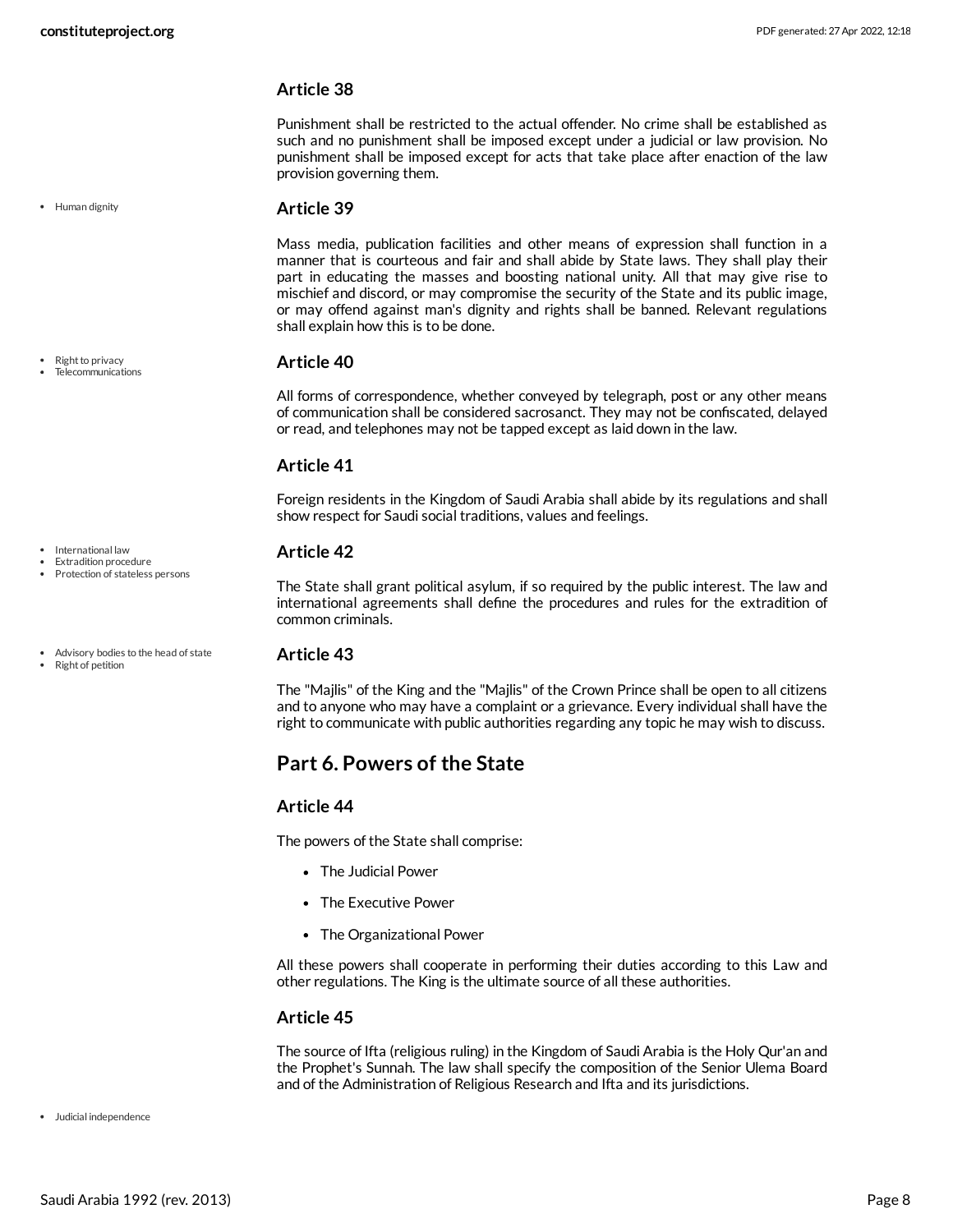The judicial authority is an independent power. In discharging their duties, the judges bow to no authority other than that of Islamic Shari'ah.

#### **Article 47**

Both citizens and foreign residents have an equal right to litigation. The necessary procedures are set forth by the law.

Status of religious law

#### <span id="page-8-3"></span>**Article 48**

Courts shall apply the provisions of Islamic Shari'ah to cases brought before them, according to the teachings of the Holy Qur'an and the Prophet's Sunnah as well as other regulations issued by the Head of State in strict conformity with the Holy Qur'an and the Prophet's Sunnah.

#### **Article 49**

Subject to the provisions of Article 53 of this law, the courts shall have jurisdiction to deal with all kinds of disputes and crimes.

#### **Article 50**

The King, or whomsoever he may deputize, shall be concerned with the implementation of the judicial verdicts.

#### <span id="page-8-1"></span>**Article 51**

The law specifies the formation of the supreme judicial council and its functions as well as the organization and jurisdiction of the courts.

#### <span id="page-8-2"></span>**Article 52**

Judges are appointed and their service is terminated by a Royal Order upon a proposal by the supreme judicial council as specified by the law.

#### **Article 53**

The law defines the structure and jurisdiction of the Court of Grievances.

#### **Article 54**

The law shall specify the reference, organization and jurisdictions of the Board of Investigation and Public Prosecution.

#### **Article 55**

The King shall undertake to rule according to the rulings of Islam and shall supervise the application of Shari'ah, the regulations, and the State's general policy as well as the protection and defense of the country.

#### <span id="page-8-0"></span>**Article 56**

The King shall be the Prime Minister and shall be assisted in the performance of his duties by members of the Council of Ministers according to the rulings of this law and other laws. The Council of Ministers Law shall specify the Council's Powers with regard to internal and external affairs, organizing government bodies and co-ordinating their activities. Likewise the Law shall specify the conditions which the Ministers must satisfy, their eligibility, the method of their accountability along with all other matters related to them. The Council of Ministers' law and jurisdiction shall be modified with this Law.

- Establishment of judicial council
- Structure of the courts
- Supreme/ordinary court judge removal
- Establishment of judicial council Supreme court selection
- Ordinary court selection

Structure of the courts

- Name/structure of executive(s)
- Powers of cabinet
- Eligibility for cabinet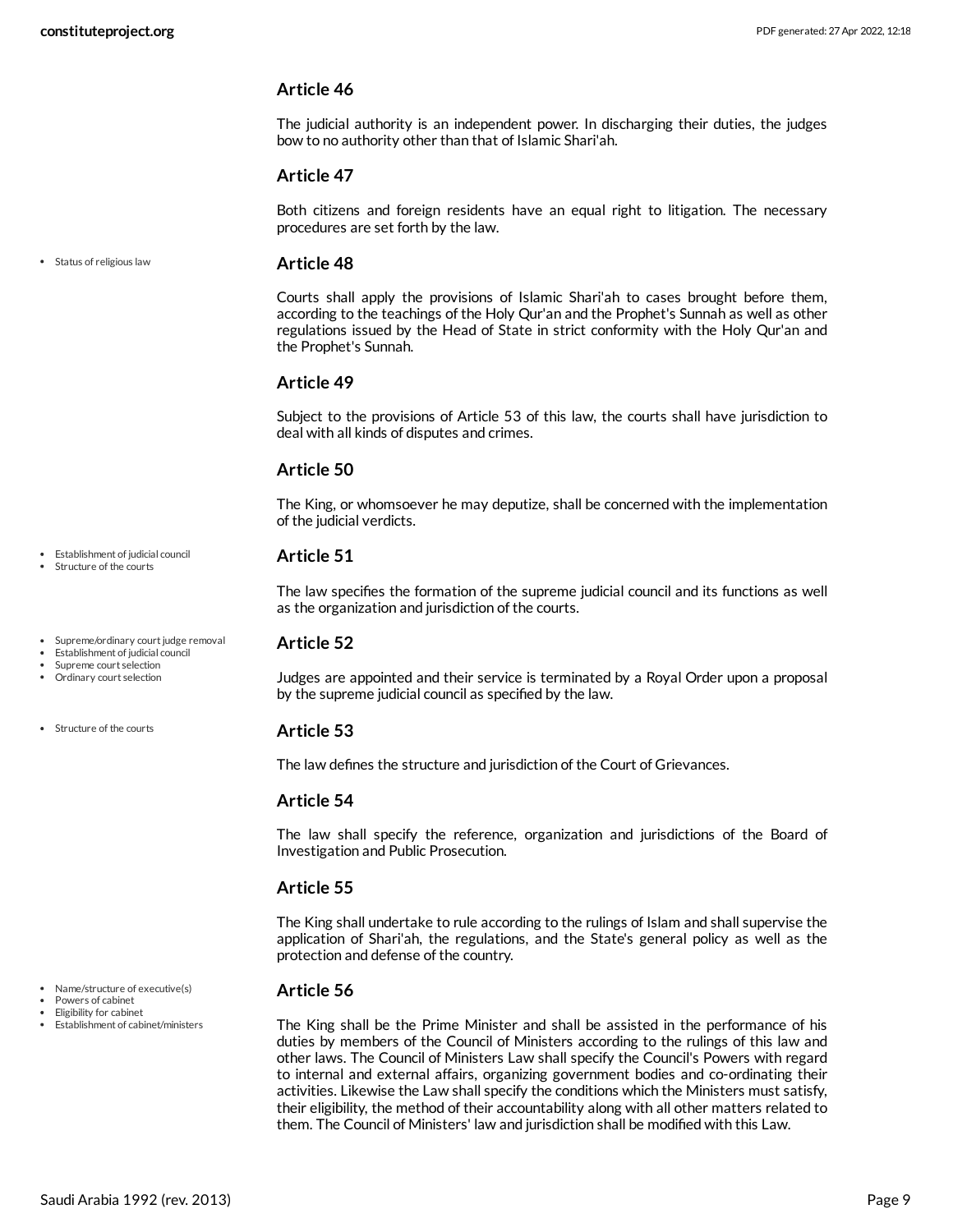Cabinet removal

<span id="page-9-3"></span><span id="page-9-2"></span><span id="page-9-1"></span><span id="page-9-0"></span>**Article 57**

| Deputy executive<br>Cabinet selection                                      | a. The King shall appoint the Deputy Prime Minister and Cabinet Ministers and<br>may relieve them of their duties by a Royal order.<br><b>b.</b> The Deputy Prime Minister and Cabinet Ministers shall be jointly responsible<br>before the King for the applications of Islamic Shari'ah, the laws and the State's<br>general policy.<br>c. The King shall have the right to dissolve and re-form the Council of Ministers. |
|----------------------------------------------------------------------------|------------------------------------------------------------------------------------------------------------------------------------------------------------------------------------------------------------------------------------------------------------------------------------------------------------------------------------------------------------------------------------------------------------------------------|
|                                                                            | <b>Article 58</b>                                                                                                                                                                                                                                                                                                                                                                                                            |
|                                                                            | The King shall appoint ministers, deputy ministers and officials of the "excellent grade"<br>category and he may dismiss them by a Royal order in accordance with the rules of the<br>law.                                                                                                                                                                                                                                   |
| • Cabinet removal                                                          | Ministers and heads of independent authorities shall be responsible before the Prime<br>Minister for their ministries and authorities.                                                                                                                                                                                                                                                                                       |
|                                                                            | Article 59                                                                                                                                                                                                                                                                                                                                                                                                                   |
|                                                                            | The law shall prescribe the provisions pertaining to civil service, including salaries,<br>bonuses, compensation, privileges and retirement pensions.                                                                                                                                                                                                                                                                        |
| Selection of active-duty commanders<br>• Designation of commander in chief | Article 60                                                                                                                                                                                                                                                                                                                                                                                                                   |
|                                                                            | The King shall be the Supreme Commander of the armed forces and shall appoint<br>military officers and terminate their service in accordance with the law.                                                                                                                                                                                                                                                                   |
| Power to declare/approve war<br>Emergency provisions                       | Article 61                                                                                                                                                                                                                                                                                                                                                                                                                   |
|                                                                            | The King shall have the right to declare a state of emergency and general mobilization<br>as well as war.                                                                                                                                                                                                                                                                                                                    |
| • Emergency provisions                                                     | <b>Article 62</b>                                                                                                                                                                                                                                                                                                                                                                                                            |
|                                                                            | If danger threatens the safety of the Kingdom, the integrity of its territory, the security<br>of its people and their interests, or impedes the performance of State institutions, the<br>King shall take necessary and speedy measures to confront this danger. If the King feels<br>that these measures may better be permanent, he then shall take whatever legal action<br>he deems necessary in this regard.           |
| • Foreign affairs representative                                           | Article 63                                                                                                                                                                                                                                                                                                                                                                                                                   |
|                                                                            | The King receives Kings and heads of state, appoints his representatives to other<br>countries and accepts accreditation of the representatives of other countries to the<br>Kingdom.                                                                                                                                                                                                                                        |
|                                                                            | Article 64                                                                                                                                                                                                                                                                                                                                                                                                                   |
|                                                                            | The King awards medals in the same manner as specified by the law.                                                                                                                                                                                                                                                                                                                                                           |
|                                                                            | Article 65                                                                                                                                                                                                                                                                                                                                                                                                                   |
|                                                                            | The King may delegate parts of his authority to the Crown Prince by a Royal order.                                                                                                                                                                                                                                                                                                                                           |
| • Deputy executive                                                         | Article 66                                                                                                                                                                                                                                                                                                                                                                                                                   |
|                                                                            | In the event of his traveling abroad, the King shall issue a Royal Order deputizing the<br>Crown Prince to run the affairs of the State and look after the interests of the people as<br>stated in the Royal Order.                                                                                                                                                                                                          |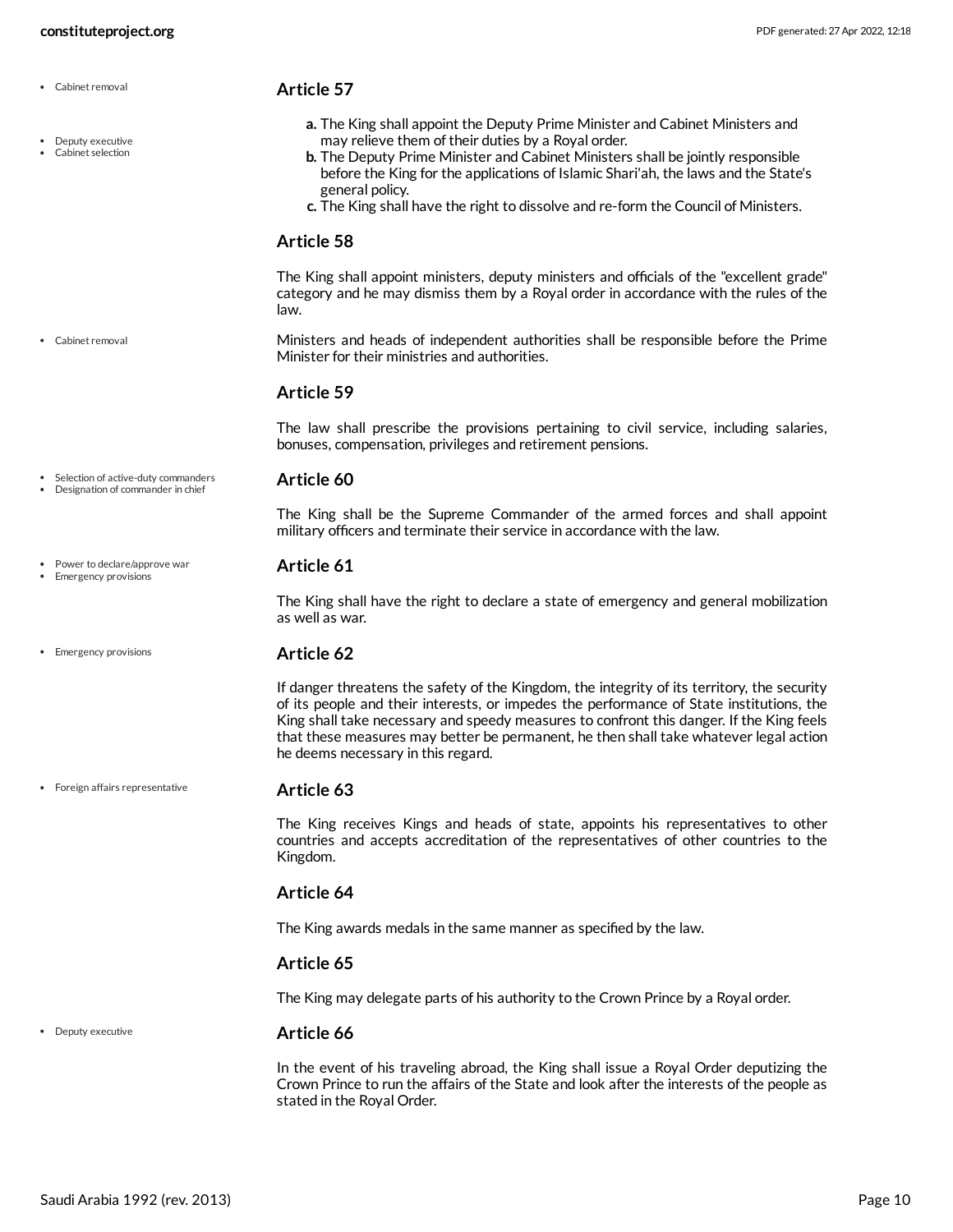Acting within its term of reference, the Organizational Power shall draw up regulations and by-laws to safeguard public interests or eliminate corruption in the affairs of the State in accordance with the rulings of the Islamic Shari'ah. It shall exercise its powers in compliance with this law and the two other laws of the Council of Ministers and the Majlis Al-Shoura (Consultative Council).

Dismissal of the legislature

#### <span id="page-10-2"></span>**Article 68**

The Majlis Al-Shoura shall be constituted. Its law shall determine the structure of its formation, the method by which it exercises its special powers and the selection of its members. The King shall have the right to dissolve the Majlis Al-Shoura and re-form it.

#### **Article 69**

The King may call the Council of Ministers and Majlis Al-Shoura to hold a joint meeting to which he may invite whomsoever he wishes for a discussion of whatsoever issues he may like to raise.

Head of state decree power

#### Treaty ratification

#### <span id="page-10-3"></span>**Article 70**

Laws, treaties, international agreements and concessions shall be issued and modified by Royal Decrees.

#### **Article 71**

Laws shall be published in the official gazette and they shall take effect as from the date of their publication unless another date is stipulated.

### <span id="page-10-0"></span>**Part 7. Financial Affairs**

#### **Article 72**

- **a.** The law shall determine the management of State revenues, and the procedures of their delivery to the State Treasury.
- **b.** Revenues shall be accounted for and expended in accordance with the procedures stated on the law.

#### <span id="page-10-1"></span>**Article 73**

No obligation shall be made to pay funds from the State Treasury except in accordance with the provisions of the budget. Should the provisions of the budget not suffice for paying such funds, a Royal Decree shall be issued for their payment.

#### **Article 74**

State property may not be sold, leased or otherwise disposed of except in accordance with the law.

#### **Article 75**

The regulations shall define the provisions governing legal tender and banks, as well as standards, measures and weights.

#### **Article 76**

The law shall determine the State's fiscal year. The budget shall be issued by a Royal Decree which shall spell out revenue and expenditure estimates for the year. The budget shall be issued at least one month before the beginning of the fiscal year. If, owing to overpowering reasons, the budget is not issued on time and the new fiscal year

Head of state decree power

• Budget bills

• Budget bills

Head of state decree power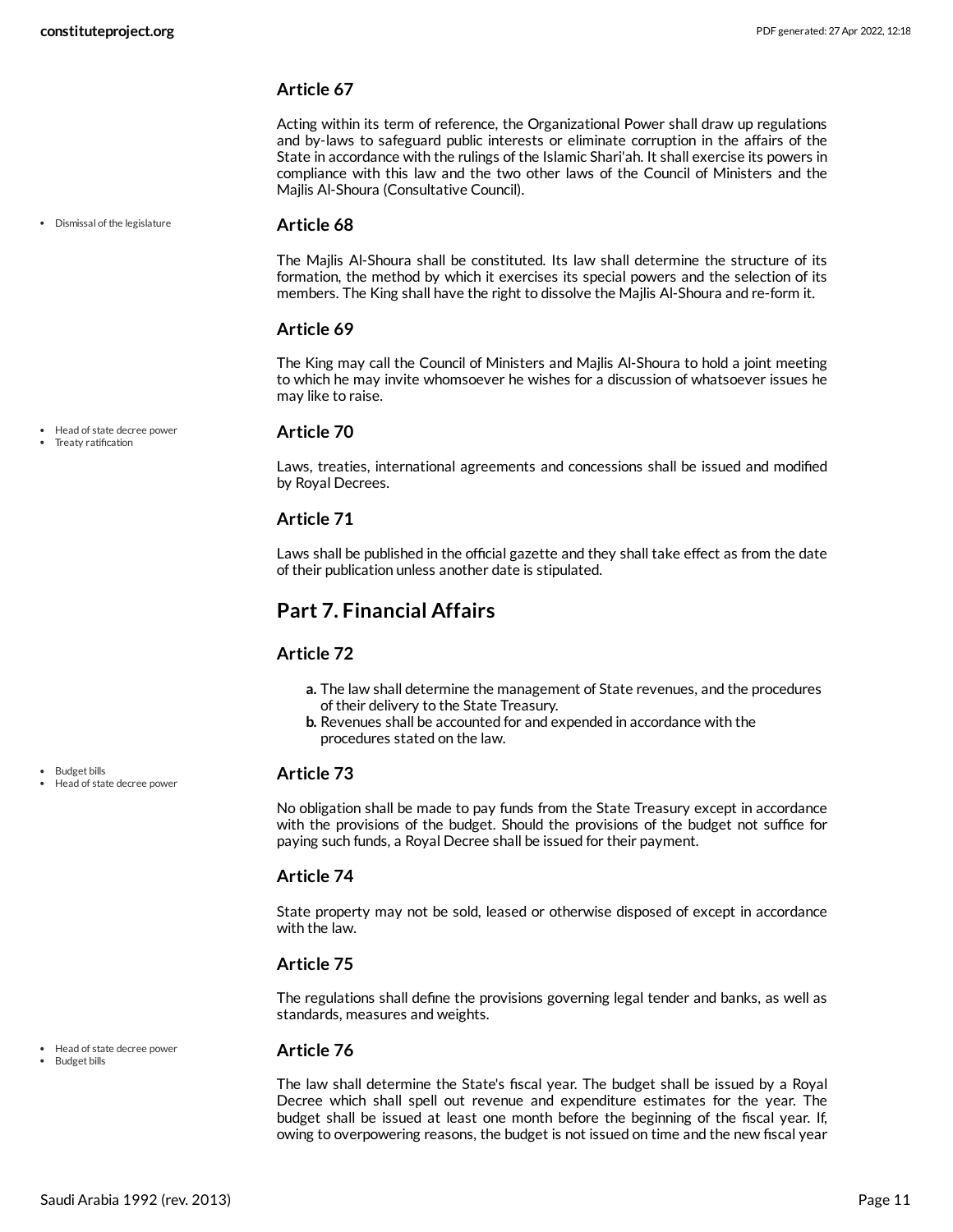has not yet started, the validity of the old budget shall be extended until a new budget has been issued.

#### **Article 77**

The concerned authority shall prepare the State's final accounts for the expired fiscal year and shall submit it to the Prime Minister.

#### **Article 78**

The budgets and final accounts of corporate authorities shall be subject to the same provisions applied to the State budget and its final accounts.

### <span id="page-11-0"></span>**Part 8. Control and Auditing Authorities**

#### **Article 79**

All State revenues and expenditures shall be kept under control, so shall its fixed and liquid (mobile) assets which will be checked to ascertain that they are properly utilized and maintained. An annual report thereon shall be submitted to the Council of Ministers. The law shall name the control and auditing authority concerned, and shall define its terms of reference and accountability.

#### **Article 80**

Government bodies shall be monitored closely to ensure that they are performing well and applying the law properly. Financial and administrative violations shall be investigated and an annual report thereon shall be submitted to the Council of Ministers. The law shall name the authority to be charged with this task and shall define its accountability and terms of reference.

### <span id="page-11-1"></span>**Part 9. General Provisions**

#### <span id="page-11-6"></span>**Article 81**

The implementation of this law shall not violate the treaties and agreements the Kingdom has signed with other countries or with international organizations and institutions.

### <span id="page-11-5"></span>**Article 82**

Without prejudice to the provisions of Article 7 of this law, none of the provisions of this law shall, in any way, be obstructed unless it is a temporary measure taken during the time of war or in a state of emergency as specified by the law.

#### Constitution amendment procedure

### <span id="page-11-4"></span>**Article 83**

No amendments to this law shall be made except in the same manner in which it has been issued.

# <span id="page-11-2"></span>**Shura Council Law**

God or other deities

Legal status of treaties International organizations International law

• Emergency provisions

### <span id="page-11-3"></span>**Article 1**

In compliance with Allah Almighty words:

[Those who respond to their Lord, and establish regular prayer; who (conduct) their affairs by mutual consultation; who spend out of what we bestow on them for sustenance] "Shura Sura (ChapterXL11), Verse 38". And [It is part of the Mercy of Allah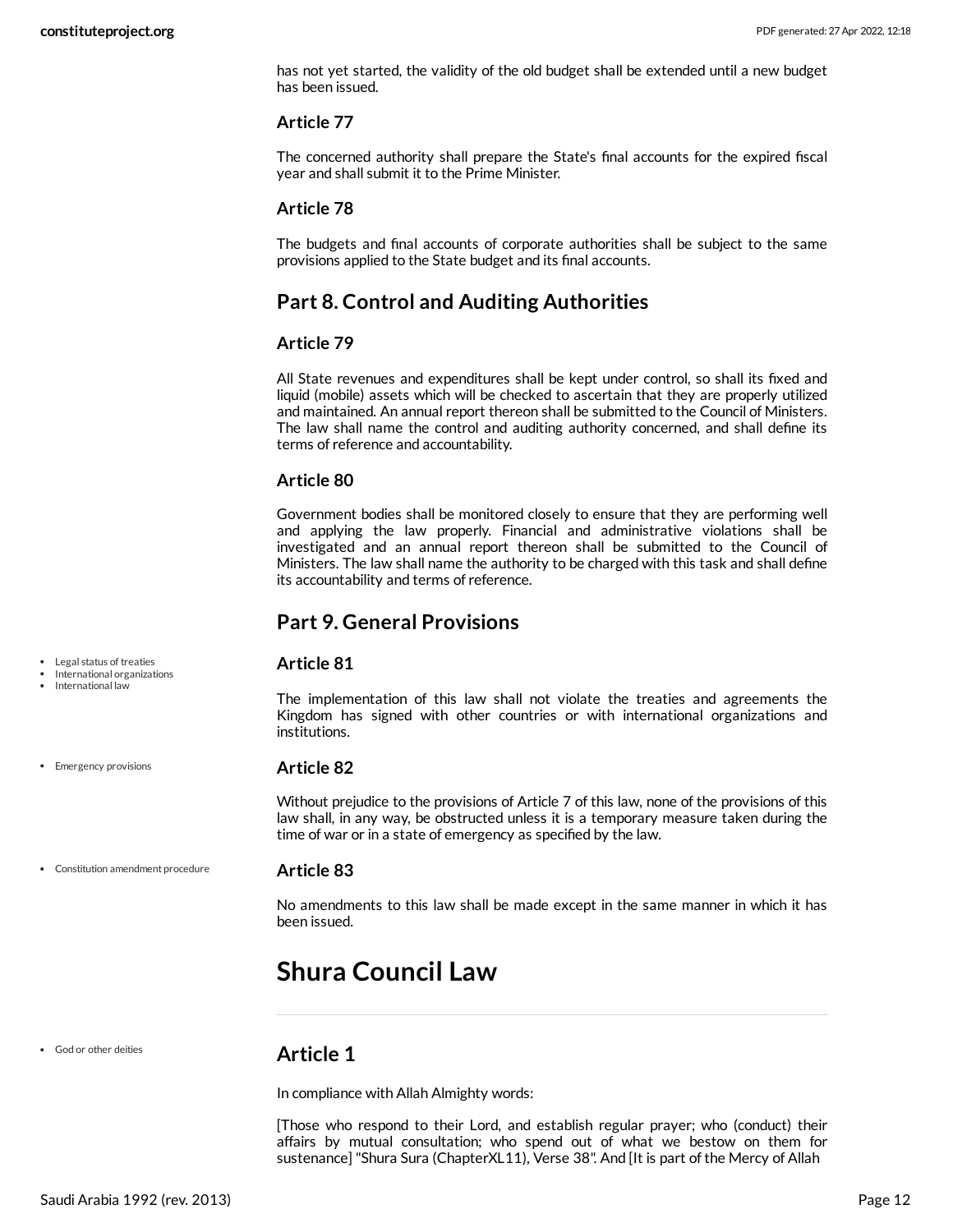that thou dost deal gently with them. Wert thou severe or harsh-hearted , they would have broken away from about thee : so pass over (their faults, and ask for (Allah's) forgiveness for them ; and consult them in affairs ( of moment ). Then, when thou hast taken a decision, put thy trust in Allah. For Allah loves those who put their trust (in Him)] "Al-Imran Sura (Chapter III), Verse 159".

And following His Messenger Peace Be Upon Him (PBUH) in consulting his Companions, and urging the (Muslim) Nation to engage in consultation. Shura Council shall be established to exercise the tasks entrusted to it, according to this Law and the Basic Law of Governance while adhering to Quran and the Path (Sunnah) of his Messenger (PBUH), maintaining brotherly ties and cooperating unto righteousness and piety.

### <span id="page-12-0"></span>**Article 2**

Shura Council shall hold fast to the bond of Allah and adhere to the sources of Islamic legislation. All members of the Council shall strive to serve the public interest, and preserve the unity of the community, the entity of the State and nation interests.

### <span id="page-12-1"></span>**Article 3**

The Shura Council shall consist of a Speaker and One hundred and fifty members chosen by the King from amongst scholars, those of knowledge, expertise and specialists, provided that women representation shall not be less than (20%) of members number. Their rights, duties and affairs shall be determined by a Royal Order.

### <span id="page-12-2"></span>**Article 4**

<span id="page-12-8"></span>It is stipulated that the member of Shura Council shall be as follows:

- **a.** A Saudi national by descent and upbringing.
- **b.** A person well known for uprightness and competence.
- **c.** A person not less than 30 years of age.

### <span id="page-12-3"></span>**Article 5**

A member may submit a request to resign his membership to the Speaker, who in turn shall bring it before the King.

### <span id="page-12-4"></span>**Article 6**

Accountability of a member shall be done on failing to perform duties, and shall be trailed according to rules and procedures to be issued by royal decree.

### <span id="page-12-5"></span>**Article 7**

On vacancy of a member position, the King shall choose a substitution and a royal decree shall be issued to this effect.

### <span id="page-12-6"></span>**Article 8**

No member may exploit his membership for his own interest.

#### Outside professions of legislators

#### <span id="page-12-7"></span>**Article 9**

The membership shall not be combined with any governmental post, or with the management of any organization, unless the King deems it necessary.

- Eligibility for first chamber
- First chamber selection

God or other deities

- Size of first chamber
- First chamber representation quotas Leader of first chamber
- Eligibility for first chamber
- Minimum age for first chamber
- Removal of individual legislators
- Removal of individual legislators

Head of state decree power Replacement of legislators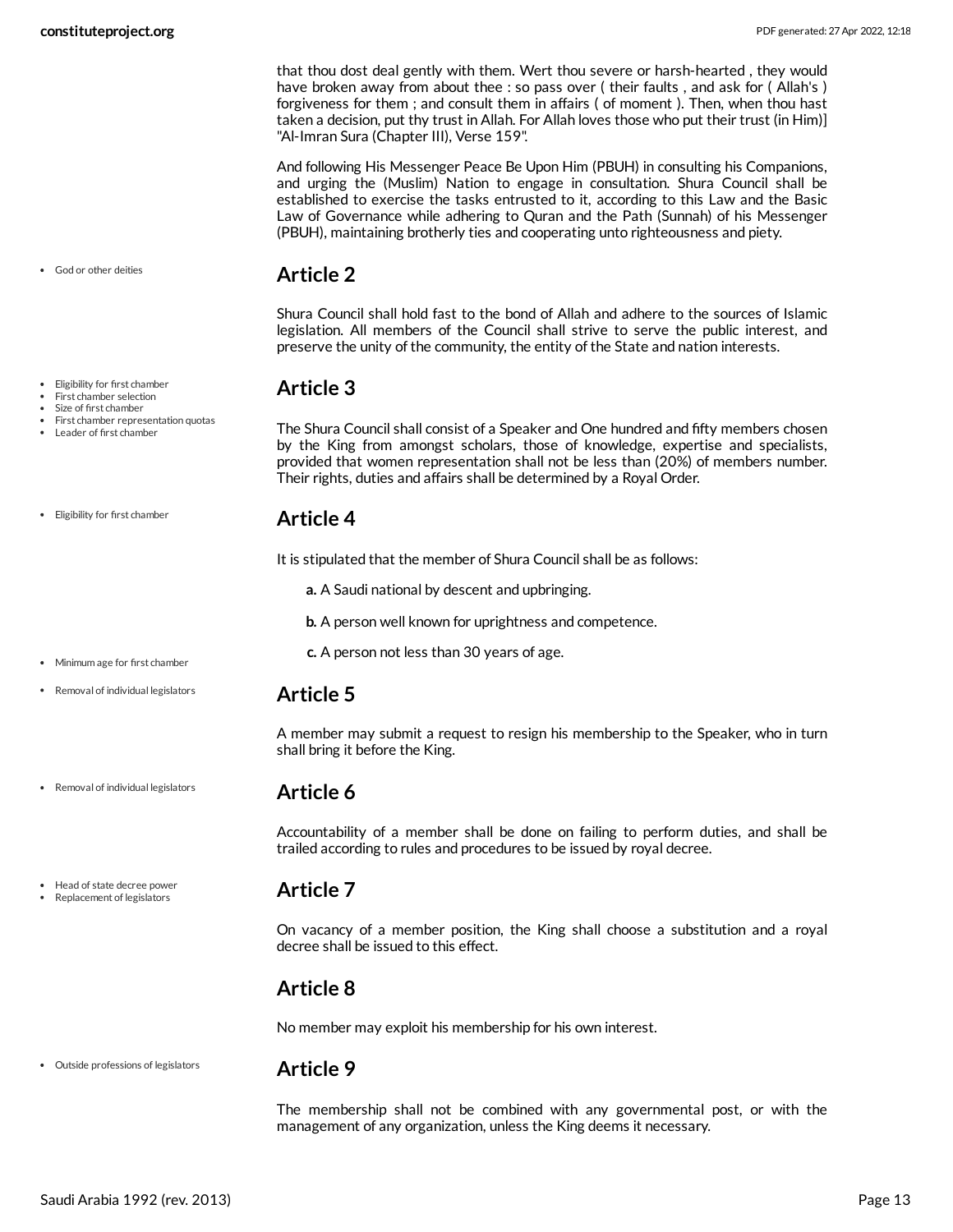- Leader of first chamber
	-
- God or other deities Oaths to abide by constitution
- Leader of first chamber

<span id="page-13-1"></span>by royal decree.

<span id="page-13-0"></span>**Article 10**

Prior to assumption of their duties, Speaker, members and Secretary General shall take the following Oath before the King:

Speaker, Vice-Speaker, Assistant Speaker and Secretary General shall be appointed and released by royal decree. Their ranks, rights, duties, and all their affairs shall be defined

"I swear to Allah Almighty to be loyal to my religion, then to my King and Country, and not to reveal any of the State's secrets, to preserve its interests and laws, and to perform my duties with sincerity, integrity, loyalty and fairness."

### <span id="page-13-2"></span>**Article 12**

Riyadh City shall be the seat of the Shura Council. The Council may convene in other locations within the Kingdom if the King deems it appropriate.

Term length for first chamber

### <span id="page-13-3"></span>**Article 13**

Shura Council term shall be four Hijri years, effective from the specified date in the Royal Decree issued for its formation. A new Council shall be formed at least two months prior to the end of the current Council. In case term of the current council ends before a new formation; current Council shall remain active until the new formation is accomplished. Numbers of the newly selected members shall not be less than half of the current Council.

### <span id="page-13-4"></span>**Article 14**

The King, or whoever may deputize, shall deliver an annual royal speech at Shura Council on State's domestic and foreign policy.

### <span id="page-13-5"></span>**Article 15**

Shura Council shall express its opinion on State's general policies referred by Prime Minister. The Council shall specifically have the right to exercise the following:

- **a.** Discuss the general plan for economic and social development and give view.
- **b.** Revising laws and regulations, international treaties and agreements, concessions, and provide whatever suggestions it deems appropriate.
- **c.** Analyzing laws.
- **d.** Discuss government agencies annual reports and attaching new proposals when it deems appropriate.

### <span id="page-13-6"></span>**Article 16**

A meeting of Shura Council shall not be valid without a quorum of at least two thirds of members, including Speaker or whoever may deputizes. Resolutions shall not be considered valid without members' majority approval.

### <span id="page-13-7"></span>**Article 17**

Shura council's resolutions shall be submitted to the king who decides what resolutions to be referred to Cabinet. If views of both Shura Council and Cabinet agree, the

Initiation of general legislation Approval or veto of general legislation

Quorum for legislative sessions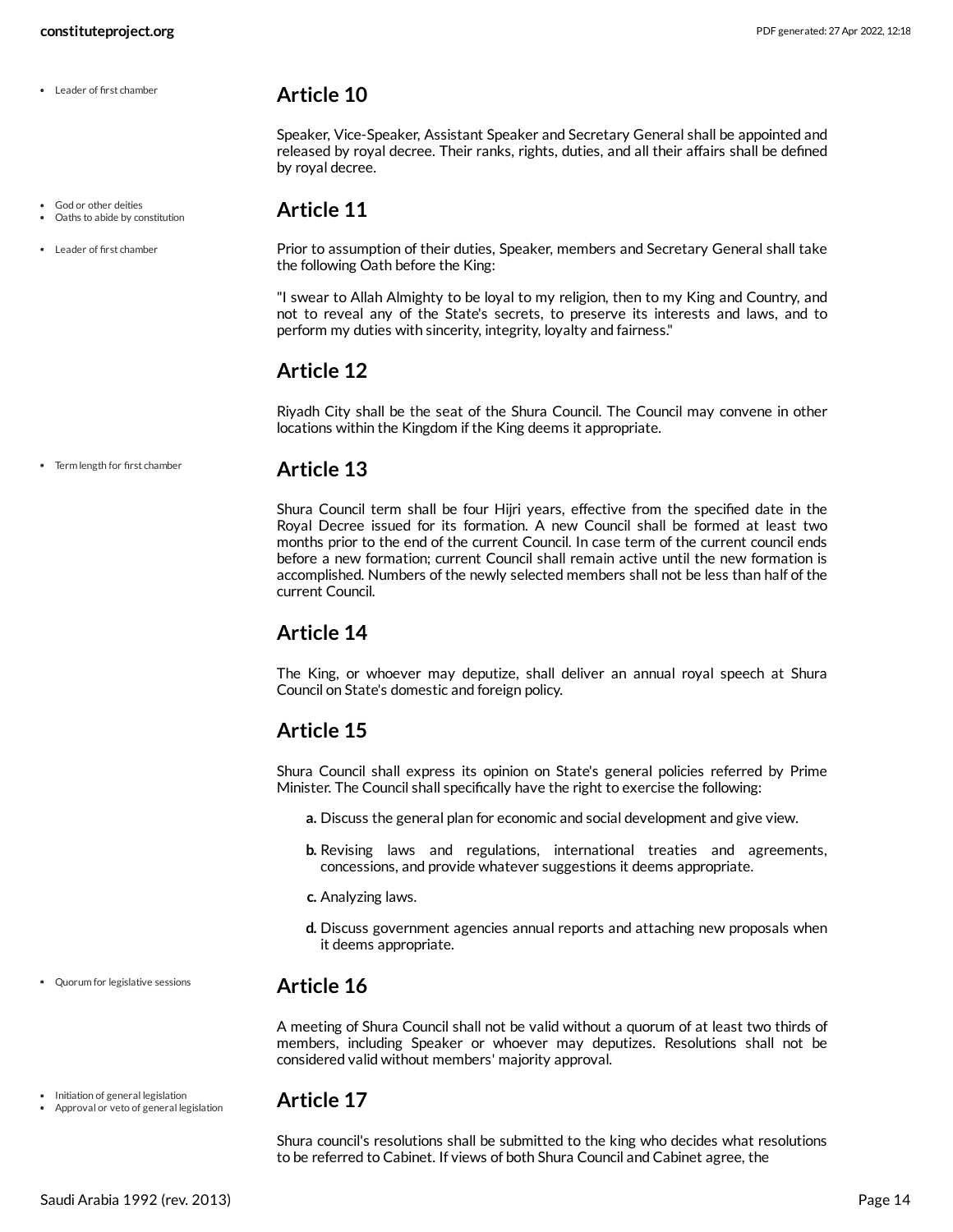Head of state decree power Treaty ratification

Legislative committees Standing committees

Legislative committees

Cabinet removal

resolutions are issued after the king approval. If views of both councils vary the issue shall be returned back to Shura Council to decide whatever it deems appropriate, and send the new resolution to the king who takes the final decisions.

### <span id="page-14-0"></span>**Article 18**

Laws, international treaties and agreements, and concessions shall be issued and amended by royal decrees after being reviewed by the Shura Council.

### **Article 19**

<span id="page-14-1"></span>Shura Council shall form the necessary specialized committees amongst its members to exercise power within its jurisdiction. Further, it may form ad hoc committees to review any item on its agenda.

### <span id="page-14-2"></span>**Article 20**

Shura Council's committees may seek non-council members assistance of whomever fit upon Speaker's approval.

**Article 21** Legislative committees

<span id="page-14-3"></span>

Shura Council shall have Steering Committee composed of Speaker, Vice Speaker, and heads of specialized committees.

### **Article 22**

<span id="page-14-4"></span>Speaker shall submit to Prime Minister requesting accountability of ministers. A minister shall have the right to participate in the deliberation but not the right to vote.

#### $\bullet$  Initiation of general legislation

<span id="page-14-5"></span>**Article 23**

Shura Council shall have the jurisdiction to propose a draft of a new law or an amendment of an enacted law and study them within the Shura Council. Speaker shall submit the Shura Council's resolution of the new or amended law to the king.

### <span id="page-14-6"></span>**Article 24**

Speaker of Shura Council shall submit a request to the Prime Minister in providing the Council with documents and data in possession of government agencies, which the Council deems necessary to facilitate its work.

### <span id="page-14-7"></span>**Article 25**

Speaker shall submit an annual report to the King regarding Council's work in accordance with its regulations.

### <span id="page-14-8"></span>**Article 26**

Civil service laws shall be applying to Shura Council employees unless the regulations provide otherwise.

### <span id="page-14-9"></span>**Article 27**

The King shall allocate Shura Council special budget. The budget shall be spent in accordance with rules issued by royal decree.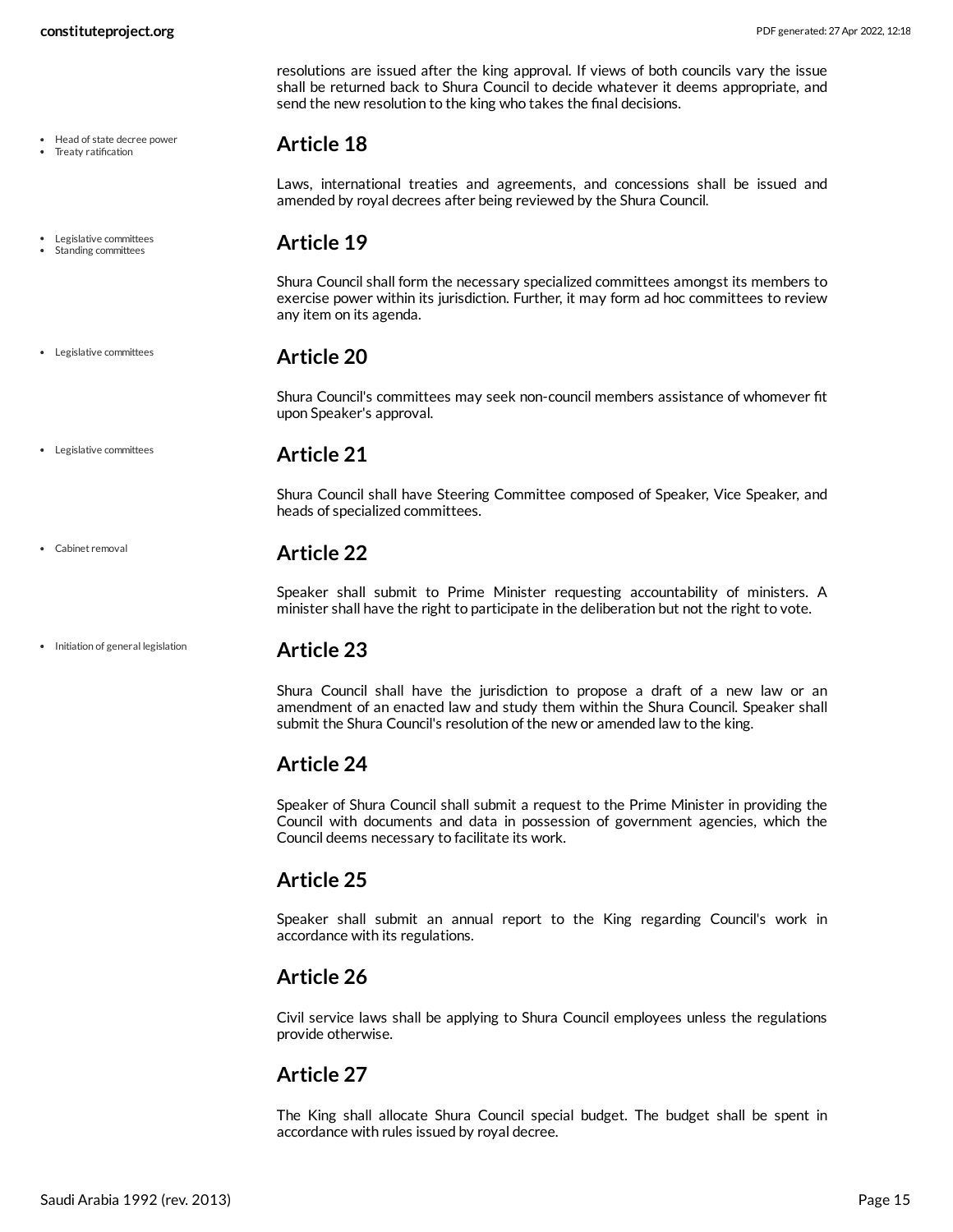<span id="page-15-0"></span>Shura Council's financial matters, auditing and closing accounts shall be regulated by special rules issued by royal decree.

Legislative committees

### <span id="page-15-1"></span>**Article 29**

Shura Council regulations shall define the functions of the Speaker, the Vice Speaker, the General Secretary, the Assistant Speaker, its bodies, the methods of conducting its meetings, the management of its work, and the work of its committees and the voting procedure. The regulations shall also specify rules of debate, principles of responding and other matters conducive to order and discipline within the Shura Council, so that it may exercise its jurisdiction for the welfare of the Kingdom and the prosperity of its people. These regulations shall be issued by royal decree.

#### **Article 30** Constitution amendment procedure

<span id="page-15-2"></span>Amendment of this Law can only be made in the same manner of the promulgation.

## <span id="page-15-3"></span>**The Law ofthe Provinces**

God or other deities

Motives for writing constitution

Subsidiary unit government

Motives for writing constitution

<span id="page-15-7"></span>With the help of God, We, Fahd Bin Abdulaziz Al-Saud, Monarch of the Kingdom of Saudi Arabia, having taken into consideration the public interest and the wish to improve the standard of Government Institutions' performance and modernization in various provinces, have ordered the following:

- **1.** The promulgation of the Law of the Provinces in the attached form,
- **2.** That this Law shall come into force within a period not exceeding one year effective from the date of its publication,
- **3.** That this Law shall be published in the Official Gazette.

### <span id="page-15-4"></span>**Article 1**

The aim of this Law is to improve the standard of the administrative work and the development in the provinces of the Kingdom. It is also aimed at maintaining security and order, and guaranteeing citizens' rights and freedom within the framework of the Sharia.

### <span id="page-15-5"></span>**Article 2**

The provinces of the Kingdom and governmental seat of each province shall be formed according to a Royal Decree upon the recommendation of the Interior Minister.

### <span id="page-15-6"></span>**Article 3**

Administratively, every province shall consist of a number of govemorates (of "class A" or "class B"), districts and centers (of "class A" or "class B"). Full consideration shall be given to the factors of demography, geography, security, environment and communications. The organization of a governorate shall be carried out according to a Royal Decree upon the recommendation of the Interior Minister. Establishment of an affiliation of districts and centers shall take effect upon the Interior Minister's decision, as proposed by the emir of the province. (As amended by the Royal Decree A/21, dated 30/3/1414 H).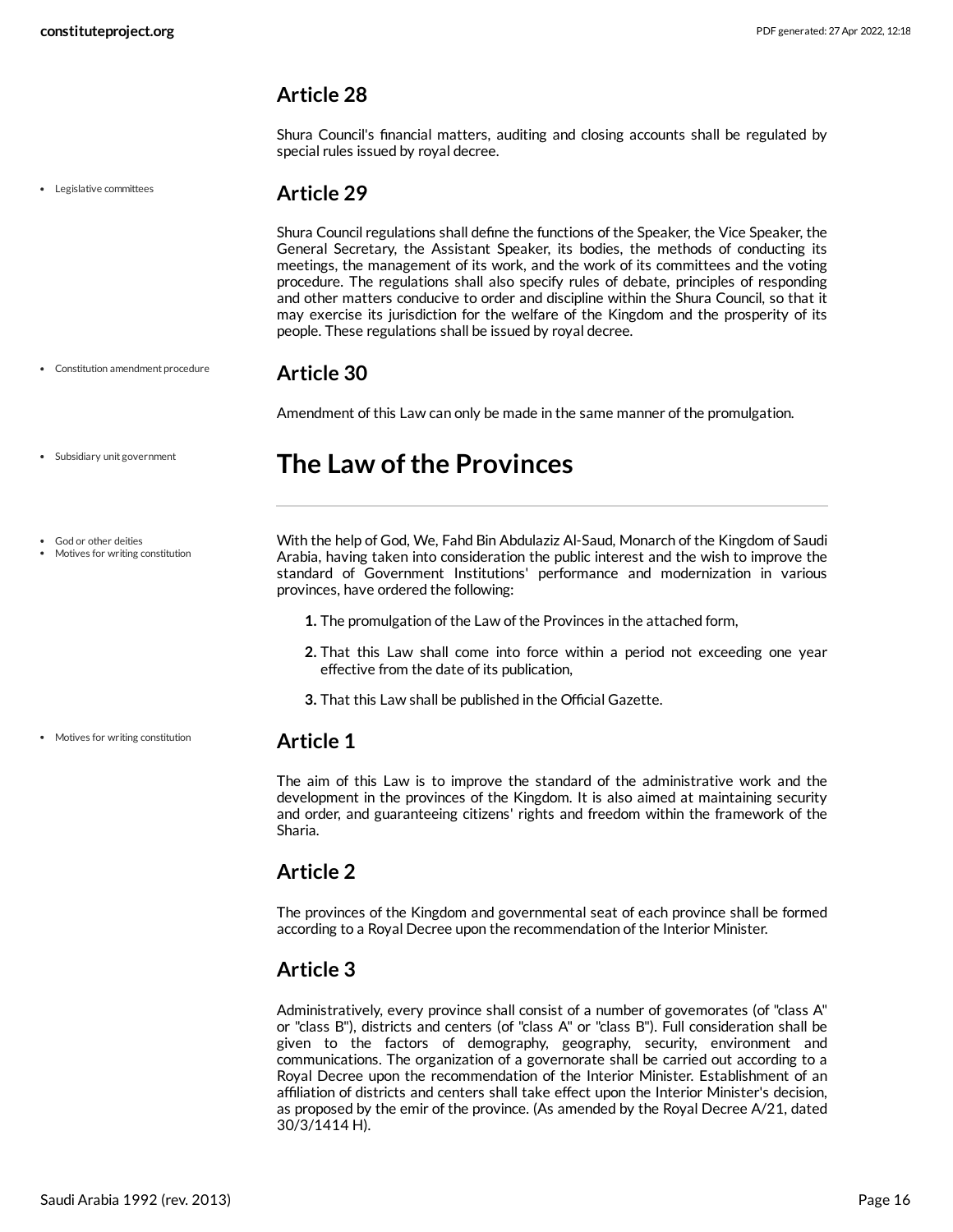Oaths to abide by constitution God or other deities

### <span id="page-16-0"></span>**Article 4**

For each province, an emir with the rank of minister shall be appointed. A deputy at the highest (excellent) rank shall assist the emir and deputize for him during periods of absence. The appointment and the relief of the emir and his deputy shall be made by Royal Decree upon the recommendation of the Interior Minister.

### <span id="page-16-1"></span>**Article 5**

The Emir of the Province shall be answerable to the Interior Minister.

### <span id="page-16-2"></span>**Article 6**

An emir and his deputy, prior to assuming their duties, shall take the following oath before the King:

"In the name of God Almighty, I swear that I will be loyal to my religion, then to my King and Country, will not reveal any of the State's secrets and will protect its interests and laws. I will perform my work in honesty, trust, sincerity and fairness."

### <span id="page-16-3"></span>**Article 7**

Every emir shall assume the administration of the region according to the general policy of the State in compliance with provisions of this Law and other laws and regulations. In particular, he is expected to do the following:

- Maintain security, order and stability, and take necessary measures in accordance with this Law and other laws and regulations,
- Implement rulings of the courts upon acquiring their final dispositions,
- Guarantee human rights and freedom, refrain from any action which affects such rights and freedom except within the limits provided by the Sharia and the Law,
- Work for social and economic development and public works of the province,
- Work for the development and improvement of public services in the province,
- Administer governorates, districts and centers, and supervise governors, directors and districts and heads of centers, and ascertain their capabilities to perform assigned duties,
- Protect State property and assets and prevent their usurpation,
- Supervise governmental institutions and their employees in the province and ensure proper performance of their work in honesty and loyalty with consideration of their affiliation with various ministries and service,
- Have direct contact with ministers and head of agencies to discuss affairs of the province and improve the performance of affiliated institutions and to advise the Interior Minister accordingly,
- Submit annual reports to the Interior Minister on the efficiency of public services and other affairs of the province as defined by the executive provisions in this Law. (As amended by the Royal Decree A/21, dated 30/3/1414 H).

### <span id="page-16-4"></span>**Article 8**

An annual meeting, attended by emirs of provinces and presided over by the Interior Minister, shall be held to discuss the affairs of the provinces. A report to this effect shall be forwarded to the Prince Minister by the Interior Minister.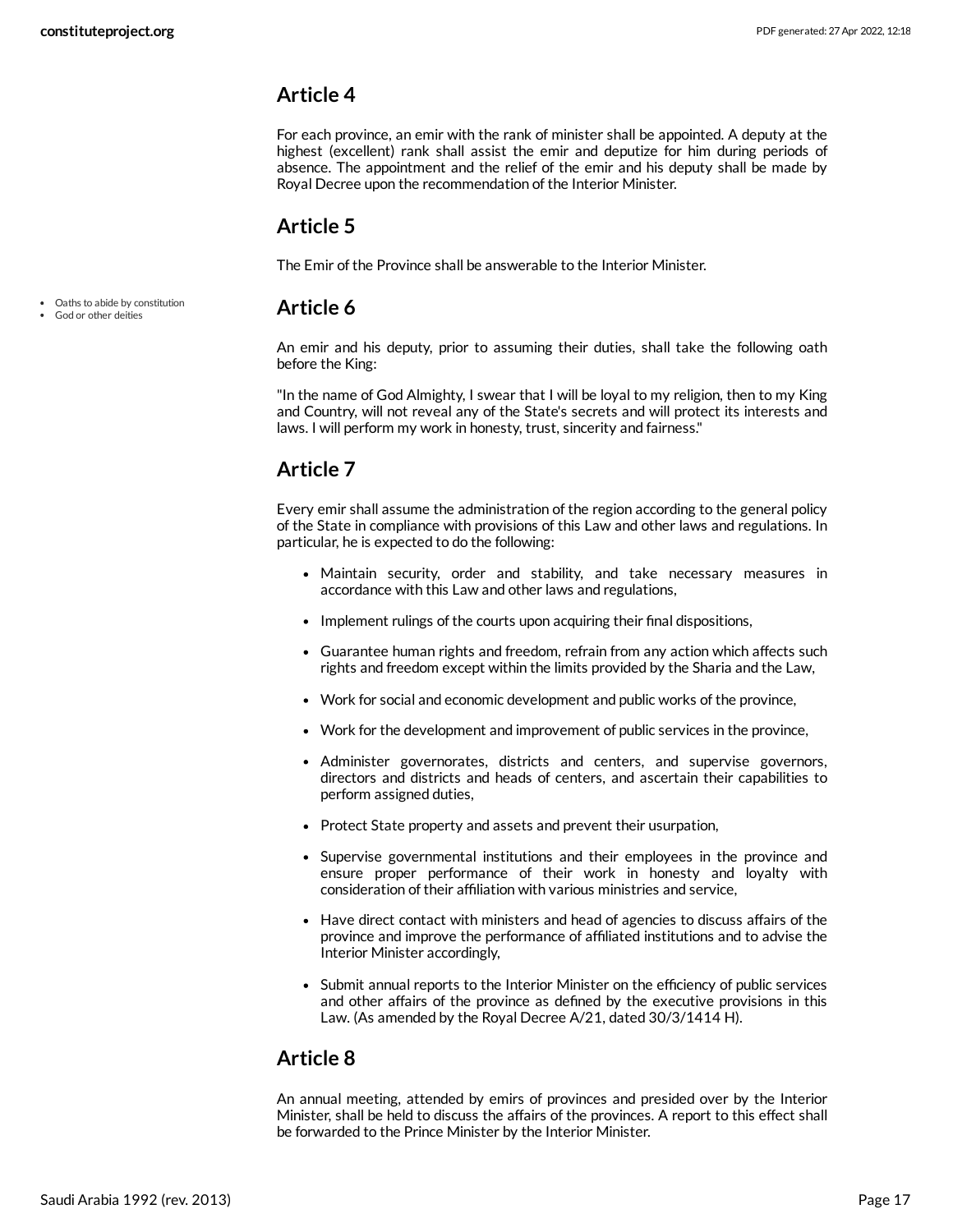<span id="page-17-0"></span>At least two meetings shall be held every year for governors and directors of districts to discuss affairs of the province. The meeting shall be presided over by the emir, who shall submit a report to the Interior Minister. (As amended by the Royal Decree A/21, dated 30/3/1414 H).

Municipal government

### <span id="page-17-1"></span>**Article 10**

Upon the recommendation of the Interior Minister, one deputy or more with a rank not less than Grade 14 shall be appointed for every province following a decision by the Council of Ministers.

Every "Class A" governorate shall have a governor with a rank not less than Grade 14. Upon recommendation of the Interior Minister, he shall be appointed by an order issued by the Prime Minister. The govemorate shall have a deputy with a rank not less than Grade 12. He shall be appointed by a decision of the Interior Minister upon the recommendation of the emir of the province.

Every "Class B" governorate shall have a governor with a rank not less than Grade 12. He shall be appointed by a decision of the Interior Minister upon the recommendation of the emir of the province.

Every "Class A" district shall have a director with a rank of not less than Grade 8. He shall be appointed by a decision of the Interior Minister upon the recommendation of the governor.

Every "Class B" district shall have a director with a rank of not less than Grade 5. He shall be appointed by a decision of the emir of the province. (As amended by the Royal Decree A/2 1, dated 30/3/1414 H).

Municipal government

Municipal government

### <span id="page-17-2"></span>**Article 11**

Emirs of provinces, governors of governorates and directors of districts shall reside in their work areas. They shall not be allowed to leave without permission from their direct superiors. (As amended by the Royal Decree A/21, dated 30/3/1414 H).

### <span id="page-17-3"></span>**Article 12**

The governors, directors of districts and heads of centers shall assume their responsibilities within their jurisdictions and within the assigned limits of their powers. (As amended by the Royal Decree A/21, dated 30/3/1414 H).

#### Municipal government

### <span id="page-17-4"></span>**Article 13**

Governors shall manage their governorates within their limits of powers as provided in Article 7, excluding clauses (f), (i) and (j). They shall supervise the work of subordinate directors and heads of centers, and ascertain their ability to perform their duties. They shall provide the Emir of the province with periodic reports about the efficiency of public services and other affairs of their governorates, as defined by the Executive Regulations of this Law. (As amended by the Royal Decree A/21, dated 30/3/1414 H).

### <span id="page-17-5"></span>**Article 14**

Every ministry or governmental organization, having services in a province, shall appoint for its organs in the province a director with a rank not less than Grade 12. He shall be directly affiliated with the central institution, and coordinate his work with the emir of the province.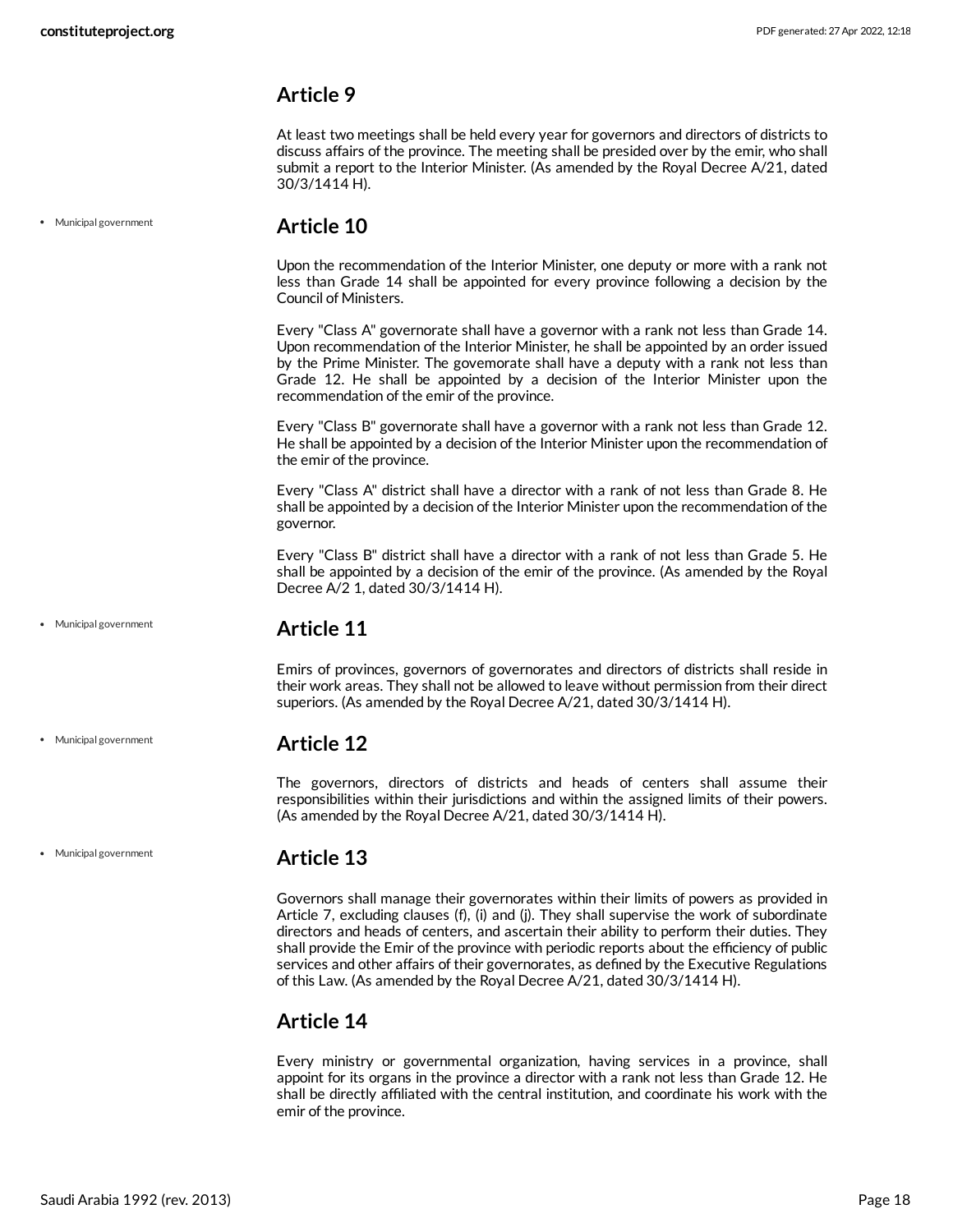<span id="page-18-0"></span>A council, called the Council of the Province, shall be established at every provincial seat.

### <span id="page-18-1"></span>**Article 16**

The council of a province shall be composed of:

- The emir of the province as chairman of the council,
- The deputy emir of the province as vice-chairman of the council,
- The deputy of the governmental seat,
- Heads of governmental institutions in the province as specified by a resolution to be issued by the Prime Minister upon the recommendation of the Interior Minister,
- A minimum of ten men of knowledge, expertise and specialization to be appointed from among the inhabitants by an order issued by the Prime Minister after their nomination by the emir of the province and the approval by the Interior Minister -- Their terms of office shall be four years and shall be renewable. (Amended by the Royal Decree A/21, dated 30/3/1414 H).

### <span id="page-18-2"></span>**Article 17**

It is stipulated that every member of the Council shall be:

- A Saudi national by birth and descent,
- A person well-known for righteousness and capability,
- Not younger than 30 years of age,
- A resident of the province.

### <span id="page-18-3"></span>**Article 18**

A member shall be entitled to submit written proposals to the head of the provincial council on matters pertaining to the council's jurisdiction. Every proposal shall be listed by the chairman on the council's agenda for consideration.

### <span id="page-18-4"></span>**Article 19**

A member shall not attend discussions of the (provincial) council or its committees if the subject of discussion might concern his personal gain or might benefit individuals for whom his testimony is not acceptable, or individuals who have appointed him as guardian, proxy or representative.

### <span id="page-18-5"></span>**Article 20**

A (provincial council) member who wishes to resign shall submit his request to the Interior Minister through the emir of the province. His resignation shall not be considered valid until it is approved by the Prime Minister upon a proposal of the Interior Minister.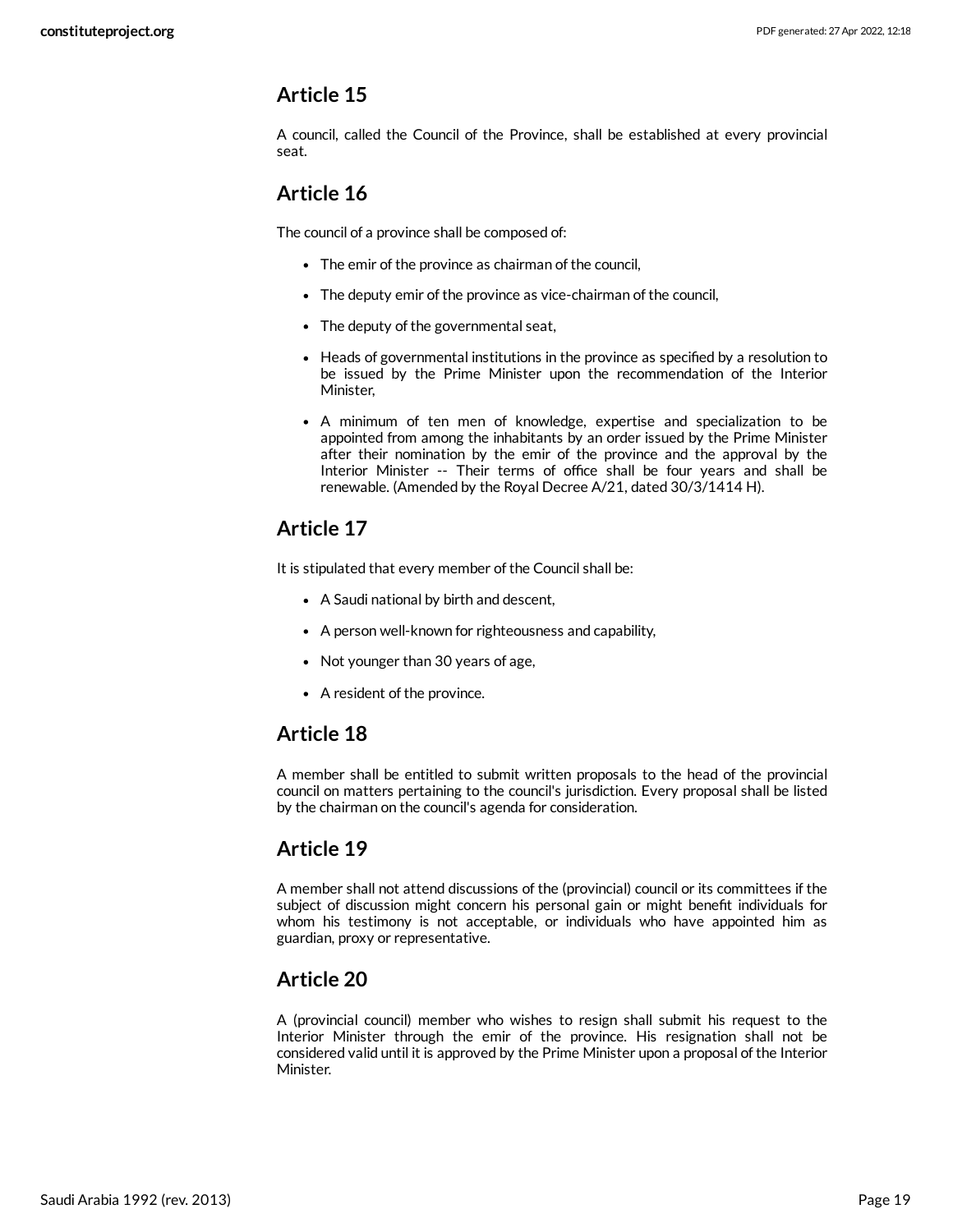<span id="page-19-0"></span>In cases other than those mentioned in the Law, an appointed (provincial council) member may not be dismissed during the term of his membership without the Prime Minister's order after a proposal of the Interior Minister.

### <span id="page-19-1"></span>**Article 22**

When the place of any appointed (provincial council) member has become vacant for any reason, a successor shall be appointed within three months, effective from the beginning of vacancy. The term of the new member shall be equal to the remaining period of his predecessor's term in accordance with Article 16, Clause (e) of this Law.

### <span id="page-19-2"></span>**Article 23**

The council of a province shall consider whatever might improve the standard of services in the province, particularly:

- Defining needs of the province and proposing their inclusion in the State's Development Plan,
- Defining useful projects and putting them in an order of priority, and proposing their endorsement in the annual budget of the State,
- Studying urban plans for villages and towns of the province, and following up the implementation of all allocations to the province from the development plan and the budget,
- Following up and coordinating the implementation of all allocations to the province from the development plan and the budget.

### <span id="page-19-3"></span>**Article 24**

The council of a province shall propose any work needed for the public interest of the population in the province, encourage citizens to participate in that work and submit the proposal to the Interior Minister.

### <span id="page-19-4"></span>**Article 25**

A provincial council is prohibited from considering any topic outside its jurisdiction as provided by terms of this Law. Its decisions shall be null and void if its powers are misused. The Minister of the Interior shall issue a decision to this effect.

### <span id="page-19-5"></span>**Article 26**

The council of a province shall convene every three months in ordinary sessions upon invitation by its chairman. If he considers it necessary, the chairman is entitled to summon the council to an extraordinary session. The session shall include one or more meetings which are held upon a single summons. The Session may not be adjourned until all issues on the agenda are taken into consideration and discussed.

### <span id="page-19-6"></span>**Article 27**

Those members who are mentioned in Article 16, Clauses (c) and (d) of this Law must attend meetings of the provincial council as part of their official duties. They should attend in person or appoint substitutes when they cannot attend. Regarding members mentioned in Clause (e) of the said Article, un-excused non-attendance at two successive sessions by a member shall be grounds for his dismissal from the council. In this case, he shall not be re-appointed before two years have elapsed effective from the date of the decision for dismissal.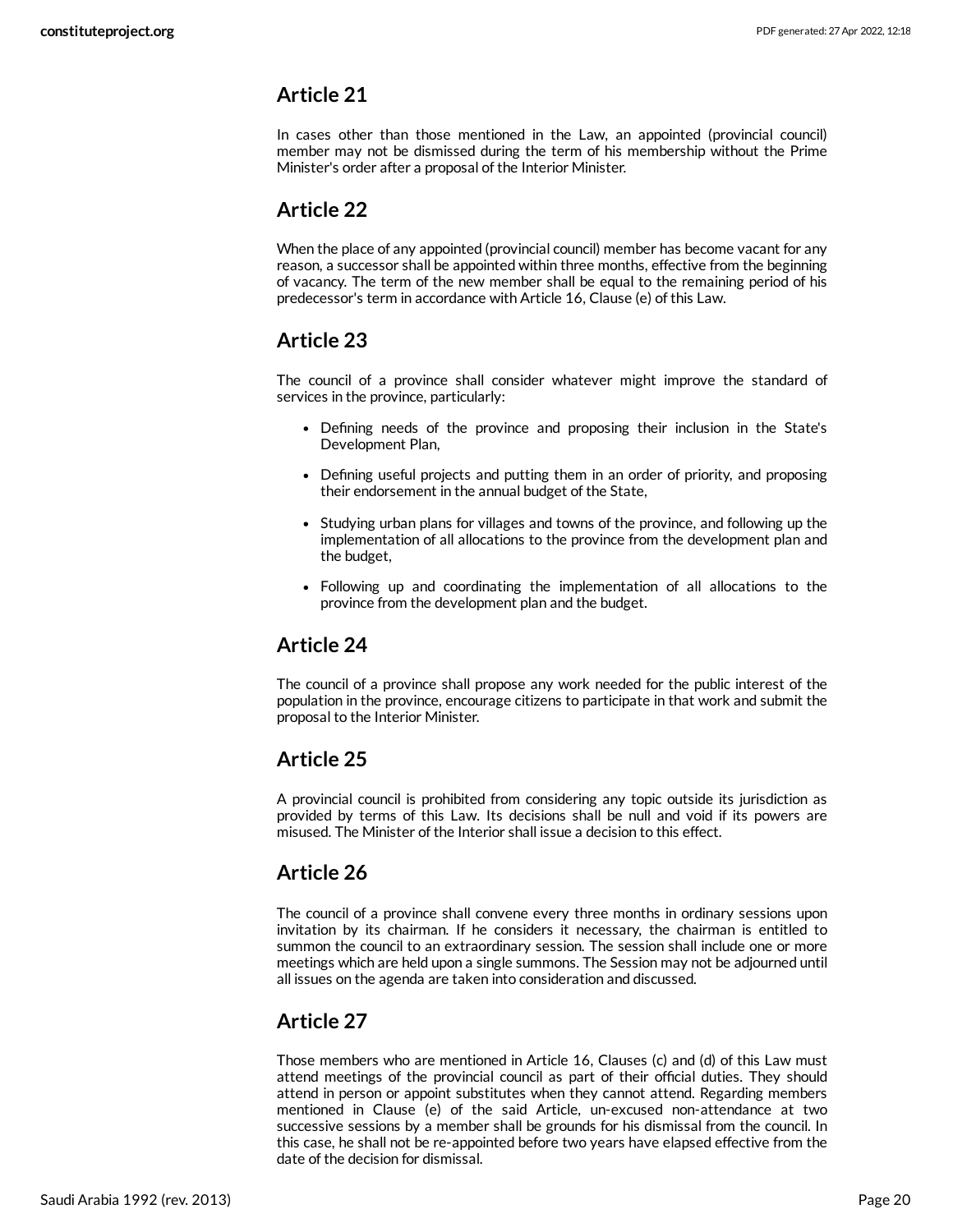<span id="page-20-0"></span>Meetings of a provincial council shall not be official unless at least two thirds of its members are present. Its resolutions shall be adopted by an absolute majority of votes of the council's members. In case of a tie vote, the chairman shall cast the deciding vote.

### <span id="page-20-1"></span>**Article 29**

A provincial council, in case of need, may form special committees to consider any topics within its powers. It may seek the assistance of experienced people and specialists. It may also invite others to attend the council's meetings and participate in discussion without having the right to vote.

### <span id="page-20-2"></span>**Article 30**

The Minister of Interior may invite a council to convene under his chairmanship anywhere he deems suitable. He may chair any meeting he attends.

### <span id="page-20-3"></span>**Article 31**

A provincial council may not convene without an invitation from its chairman or his deputy, or without an order issued by the Interior Minister.

### <span id="page-20-4"></span>**Article 32**

The chairman of a council shall submit a copy of the resolution to the Minister of Interior.

### <span id="page-20-5"></span>**Article 33**

The chairman of a provincial council shall inform ministries and governmental services of any resolutions concerning them which are passed by the council.

### <span id="page-20-6"></span>**Article 34**

Ministries and governmental institutions shall take into consideration resolutions passed by a provincial council in accordance with provisions of Article 23, Clauses (a) and (b) of this Law. If a ministry or a governmental institution does not agree to consider one of these resolutions, it shall explain the reasons to be provincial council. In case of dissatisfaction, the council shall refer the matter to the Interior Minister for reconsideration by the Prime Minister.

### <span id="page-20-7"></span>**Article 35**

Every ministry or institution with services in a province shall immediately inform the provincial council of projects which were decided upon in the budget for the province, together with its allocation from the development plan.

### <span id="page-20-8"></span>**Article 36**

Any minister or head of institution may seek the opinion of a provincial council on matters pertaining to his jurisdiction in the province. The council shall forward its opinion in this regard.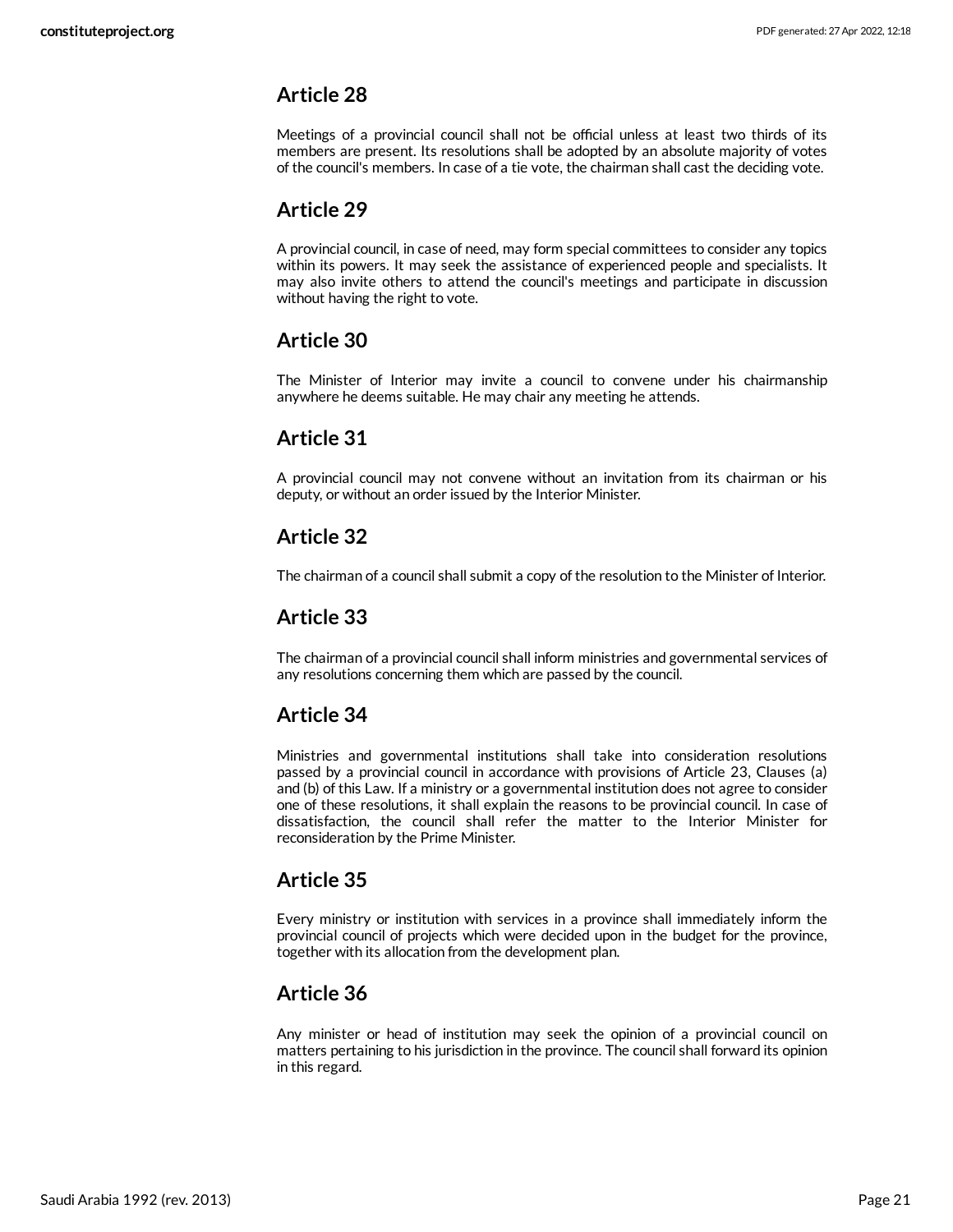<span id="page-21-0"></span>The Council of Ministers, upon a proposal of the Interior Ministry, shall set the remuneration of the chairman of a provincial council and its members, taking into account the cost of transportation and accommodation. (As amended by the Royal Decree A/21, dated 30/3/1414 H).

### <span id="page-21-1"></span>**Article 38**

A provincial council can be dissolved only on an order by the Prime Minister following the recommendation of the Interior Minister. New members shall be appointed within three months effective from the date of the dissolution. During this period, members mentioned in Article 16, Clauses (c) and (d) of this Law, shall perform the duties of the council under chairmanship of the emir of the province.

### <span id="page-21-2"></span>**Article 39**

A secretariat for a provincial council shall be set up at the governmental seat of the province to prepare its agenda, send timely invitation, record discussions carried out during the sessions, count votes, prepare the minutes of sessions, draft decisions, and perform necessary work for the monitoring of the council's sessions and the registration of all decisions.

Constitution amendment procedure

### <span id="page-21-3"></span>**Article 40**

The Interior Minister shall issue the necessary regulations to implement this Law.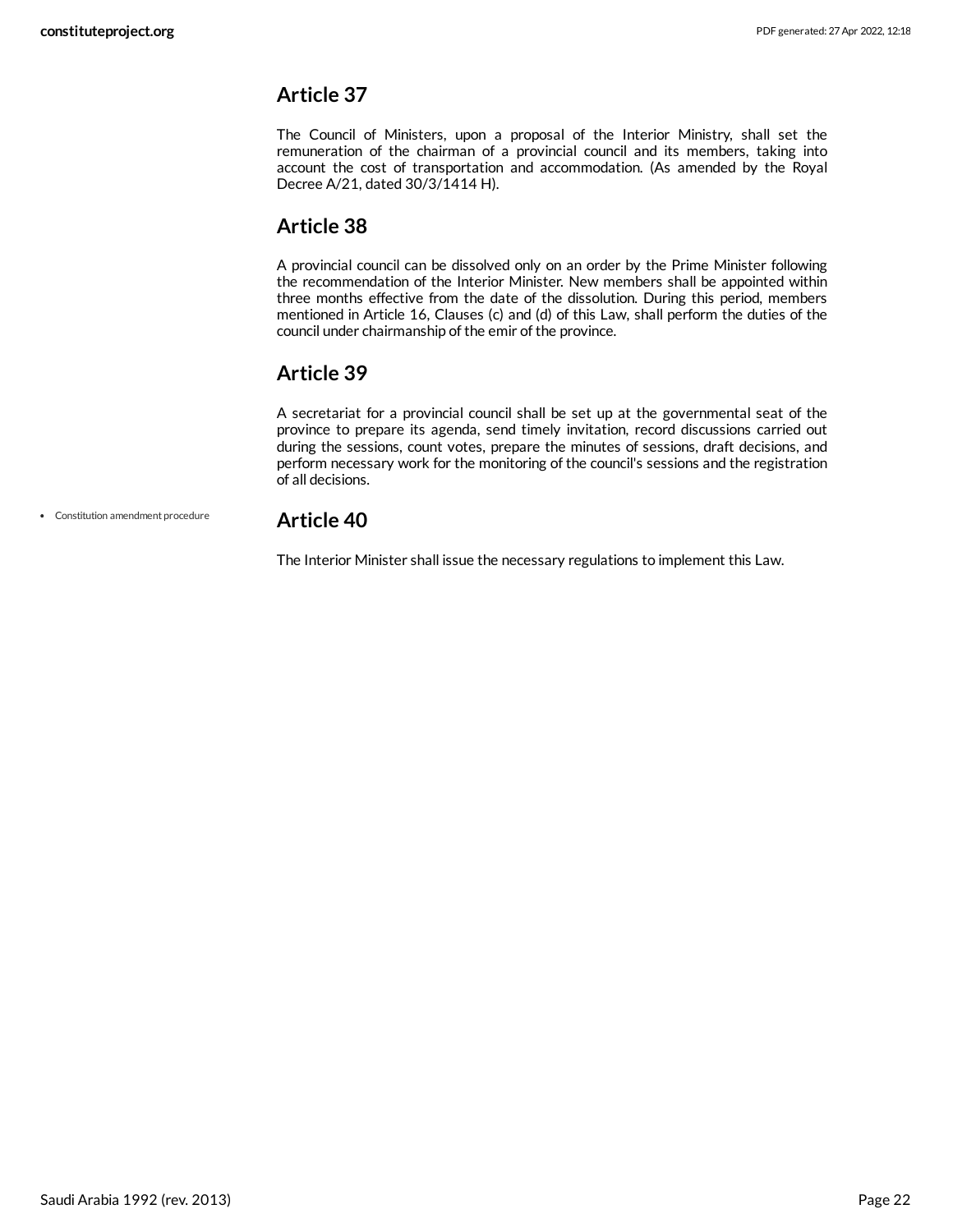# **Topic index**

### A

| B |  |
|---|--|
|   |  |
| C |  |
|   |  |
| D |  |
|   |  |
| E |  |
|   |  |
| F |  |
| G |  |
|   |  |
|   |  |
| H |  |
|   |  |
| I |  |
|   |  |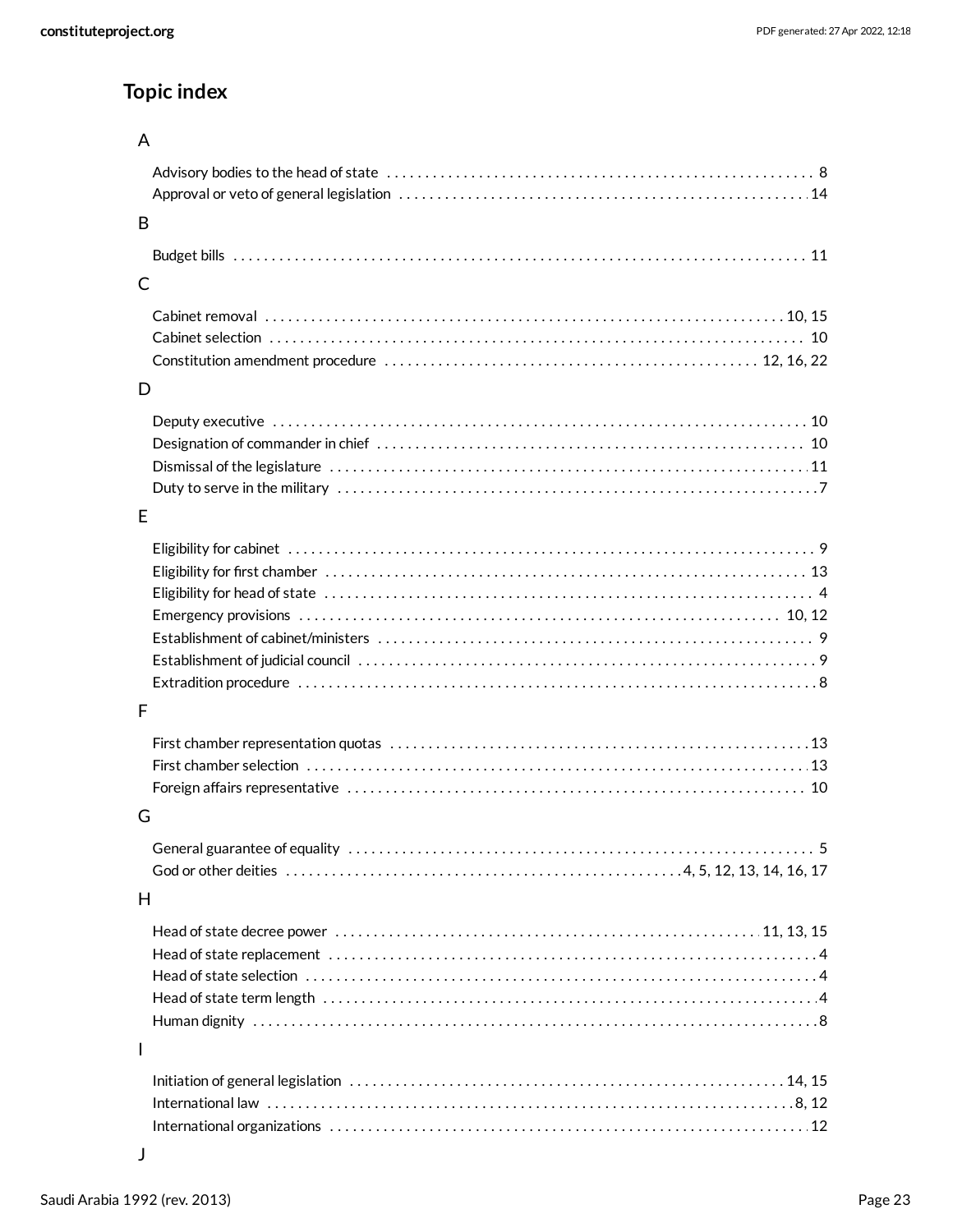| L                                                                                                                                                                                                                              |  |
|--------------------------------------------------------------------------------------------------------------------------------------------------------------------------------------------------------------------------------|--|
|                                                                                                                                                                                                                                |  |
|                                                                                                                                                                                                                                |  |
|                                                                                                                                                                                                                                |  |
| M                                                                                                                                                                                                                              |  |
|                                                                                                                                                                                                                                |  |
|                                                                                                                                                                                                                                |  |
|                                                                                                                                                                                                                                |  |
| $\mathsf{N}$                                                                                                                                                                                                                   |  |
|                                                                                                                                                                                                                                |  |
|                                                                                                                                                                                                                                |  |
|                                                                                                                                                                                                                                |  |
|                                                                                                                                                                                                                                |  |
|                                                                                                                                                                                                                                |  |
|                                                                                                                                                                                                                                |  |
| $\circ$                                                                                                                                                                                                                        |  |
|                                                                                                                                                                                                                                |  |
|                                                                                                                                                                                                                                |  |
|                                                                                                                                                                                                                                |  |
|                                                                                                                                                                                                                                |  |
|                                                                                                                                                                                                                                |  |
|                                                                                                                                                                                                                                |  |
| P                                                                                                                                                                                                                              |  |
|                                                                                                                                                                                                                                |  |
|                                                                                                                                                                                                                                |  |
|                                                                                                                                                                                                                                |  |
|                                                                                                                                                                                                                                |  |
|                                                                                                                                                                                                                                |  |
|                                                                                                                                                                                                                                |  |
|                                                                                                                                                                                                                                |  |
| Q                                                                                                                                                                                                                              |  |
|                                                                                                                                                                                                                                |  |
| R                                                                                                                                                                                                                              |  |
|                                                                                                                                                                                                                                |  |
| Reference to science with contact the control of the control of the contact of the contact of the contact of the contact of the contact of the contact of the contact of the contact of the contact of the contact of the cont |  |
|                                                                                                                                                                                                                                |  |
|                                                                                                                                                                                                                                |  |
|                                                                                                                                                                                                                                |  |
|                                                                                                                                                                                                                                |  |
|                                                                                                                                                                                                                                |  |
|                                                                                                                                                                                                                                |  |
|                                                                                                                                                                                                                                |  |
|                                                                                                                                                                                                                                |  |
|                                                                                                                                                                                                                                |  |